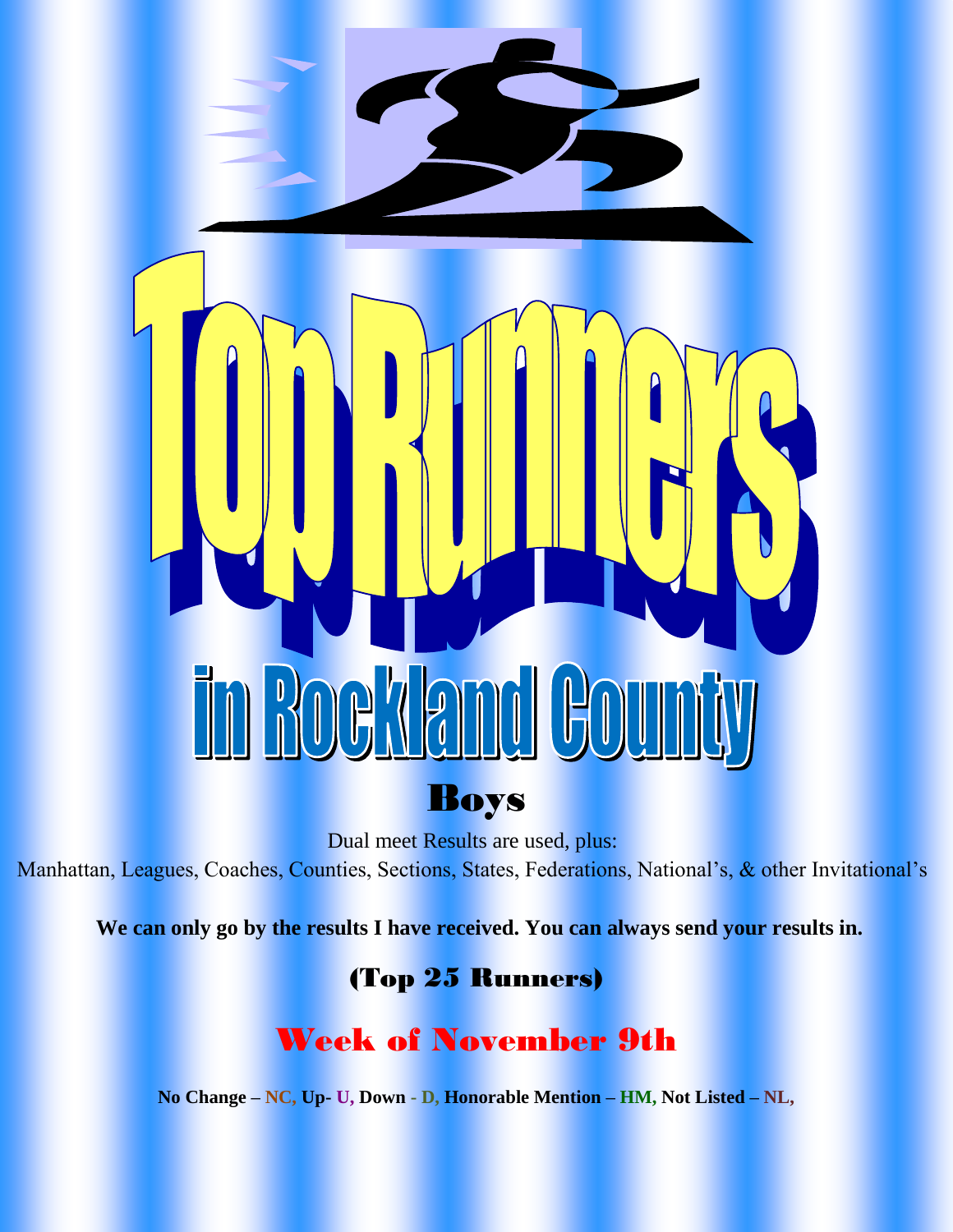# (1) Luke Gavigan (TZ) SR

*Weeks in top 25: 10/11 1st, 1018 NC, 10/23 NC, 11/1 NC, 11/8 NC, 11/15, 11/30* **Dual Meet Results (He Beat): 9/6** W1**No Meet, 9/9** W2 **No Meet**, **9/16** (5K) W3 Ben McDermott (PR), Austin Lobbe (CS) M. Waldron (AM), **9/23** (5K) W4 Pat Hannelly (SUF)

Brian Camillieri (NAN), **9/30** (5K) W5 Santana (CS) Ortiz (ER) Dangler (NY)

| <b>Date</b> | <b>Meet</b>                              | Dist. | <b>Race/Place</b> | <b>Time</b> | <b>Place</b>                  |
|-------------|------------------------------------------|-------|-------------------|-------------|-------------------------------|
| 9/6/14      | <b>NO MEET</b>                           | ---   |                   |             |                               |
| 9/13/14     | <b>Jim Smith XC Invitational</b>         | 5K    | <b>Var.</b> /1st  | 16:30.89    | <b>Sunken Meadow Park</b>     |
| 9/20/14     | <b>Suffern Invitational (New Course)</b> | 3M    | Var. / 1st        | 14:59.10    | <b>Bear Mountain Park, NY</b> |
| 9/27/14     | <b>Six Flags Safari</b>                  | 5K    | Var. $C/1st$      | 15:50.00    | <b>Jackson</b> , NJ           |
| 10/4/14     | <b>NO MEET</b>                           | ---   | ---------         |             |                               |
| 10/7/14     | <b>League Meet 2C</b>                    | 3M    | <b>Var.</b> /1st  | 15:34.99    | <b>Bear Mountain Park, NY</b> |
| 10/11/14    | <b>Manhattan Invitational (4000m)</b>    |       | Var. $G/1st$      | 12:38.30    | <b>Van Cortlandt Park, NY</b> |
| 10/18/14    | <b>Coaches Invitational</b>              | 5K    | Var. 1/1st        | 16:24.56    | <b>Bowdin Park, NY</b>        |
| 10/23/14    | <b>Rockland County Championships</b>     | 3M    | Var./1st          | 15:23.99    | <b>Bear Mountain Park, NY</b> |
| 11/1/14     | <b>Section 1 Championship (Class B)</b>  | 5K    | Var./1st          | 16:20.88    | <b>Bowdin Park, NY</b>        |
| 11/8/14     | <b>State Meet (Class B)</b>              | 5K    | Var. B/4th        | 16:10.90    | <b>SUNY Canton, NY</b>        |
| 11/15/14    | <b>Federation Meet (5K)</b>              | 5K    |                   |             | <b>Bowdin Park, NY</b>        |
| 11/30/13    | <b>NXN Regional's (5K)</b>               | 5K    |                   |             | <b>Bowdin Park, NY</b>        |
|             |                                          |       |                   |             |                               |
|             |                                          |       |                   |             |                               |

#### (2) Liam Burke (TZ) SR

*Weeks in top 25: 10/11 2nd, 1018 NC, 10/23 NC, 11/1 NC, 11/8 NC, 11/15, 11/30* **Dual Meet Results (He Beat): 9/6** W1**No Meet, 9/9** W2 **No Meet**,

**9/16** (5K) W3 Ben McDermott (PR) Austin Lobbe (CS) M. Waldron (AM), **9/23** (5K) W4 Pat Hannelly (SUF)

Brian Camillieri (NAN), **9/30** (5K) W5 Santana (CS) Ortiz (ER) Dangler (NY)

| <b>Date</b> | <b>Meet</b>                              | Dist. | <b>Race/Place</b> | <b>Time</b> | <b>Place</b>                  |
|-------------|------------------------------------------|-------|-------------------|-------------|-------------------------------|
| 9/6/14      | <b>NO MEET</b>                           |       |                   |             |                               |
| 9/13/14     | <b>Jim Smith XC Invitational</b>         | 5K    | Var. /4th         | 16:55.74    | <b>Sunken Meadow Park</b>     |
| 9/20/14     | <b>Suffern Invitational (New Course)</b> | 3M    | Var. / 3rd        | 15:23.70    | <b>Bear Mountain Park, NY</b> |
| 9/27/14     | <b>Six Flags Safari</b>                  | 5K    | Var. C/2nd        | 16:09.00    | <b>Jackson</b> , NJ           |
| 10/4/14     | <b>NO MEET</b>                           | ----  |                   |             |                               |
| 10/7/14     | <b>League Meet 2C</b>                    | 3M    | Var. /2nd         | 15:47.09    | <b>Bear Mountain Park, NY</b> |
| 10/11/14    | <b>Manhattan Invitational (4000m)</b>    |       | Var. G/2nd        | 12:49.50    | <b>Van Cortlandt Park, NY</b> |
| 10/18/14    | <b>Coaches Invitational</b>              | 5K    | Var. $1/2nd$      | 16:41.29    | <b>Bowdoin Park, NY</b>       |
| 10/23/14    | <b>Rockland County Championships</b>     | 3M    | Var. /2nd         | 15:34.17    | <b>Bear Mountain Park, NY</b> |
| 11/1/14     | <b>Section 1 Championship (Class B)</b>  | 5K    | Var. /2nd         | 16:22.78    | <b>Bowdoin Park, NY</b>       |
| 11/8/14     | <b>State Meet (Class B)</b>              | 5K    | Var. B/9th        | 16:22.30    | <b>SUNY Canton, NY</b>        |
| 11/15/14    | <b>Federation Meet (5K)</b>              | 5K    |                   |             | <b>Bowdoin Park, NY</b>       |
| 11/30/13    | <b>NXN Regional's (5K)</b>               | 5K    |                   |             | <b>Bowdoin Park, NY</b>       |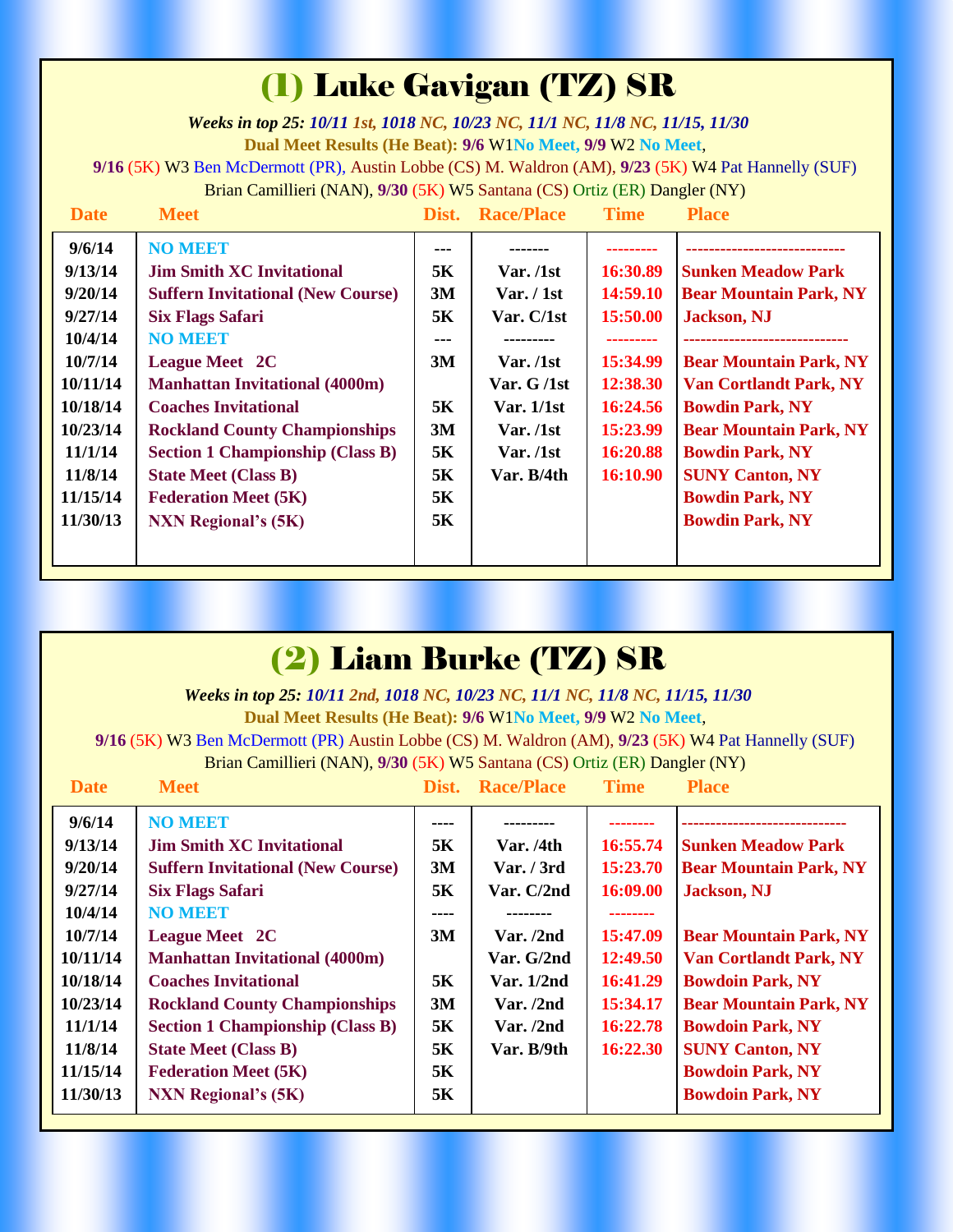#### (3) Ben McDermott (PR) SR

*Weeks in top 25: 10/11 3rd, 1018 NC, 10/23 NC, 11/1 NC, 11/8 NC, 11/15, 11/30* **Dual Meet Results (He Beat): 9/6** W1**No Meet, 9/9** W2 Jamar Ortega (NY), **9/16** (5K) W3 Patrick Heir (TZ) Austin Lobbe (CS), **9/23** W4 **No Meet,**

**9/30** (5K) W5 Brian Camillieri (NAN)

| <b>Date</b> | <b>Meet</b>                              |    | Dist. Race/Place | <b>Time</b> | <b>Place</b>                  |
|-------------|------------------------------------------|----|------------------|-------------|-------------------------------|
| 9/6/14      | <b>NO MEET</b>                           |    |                  |             |                               |
| 9/13/14     | <b>Somers Big Red Invitational</b>       | 5K | <b>DNR</b>       | ---------   | <b>Somers HS, NY</b>          |
| 9/20/14     | <b>Suffern Invitational (New Course)</b> | 3M | Var A/1st        | 15:54.20    | <b>Bear Mountain Park, NY</b> |
| 9/27/14     | <b>Bowdoin Classic</b>                   | 5K | Var. $/2nd$      | 17:00.68    | <b>Monroe Woodbury, NY</b>    |
| 10/4/14     | <b>NO MEET</b>                           |    |                  |             | ----------------------        |
| 10/7/14     | <b>League Meet 2C</b>                    | 3M | Var. /3rd        | 16:04.90    | <b>Bear Mountain Park, NY</b> |
| 10/11/14    | <b>Bobcat Run</b>                        | 5K | <b>DNR</b>       | -------     | <b>Byram Hills, NY</b>        |
| 10/18/14    | <b>Coaches Invitational</b>              | 5K | Var. 3/5th       | 16:51.17    | <b>Bowdoin Park, NY</b>       |
| 10/23/14    | <b>Rockland County Championships</b>     | 3M | Var. / 3rd       | 15:39.88    | <b>Bear Mountain Park, NY</b> |
| 11/1/14     | <b>Section 1 Championship (Class B)</b>  | 5K | Var. $/5th$      | 16:35.38    | <b>Bowdoin Park, NY</b>       |
| 11/8/14     | <b>State Meet (Class B)</b>              | 5K | Var. $B/7th$     | 16:20.90    | <b>SUNY Canton, NY</b>        |
| 11/15/14    | <b>Federation Meet (5K)</b>              | 5K |                  |             | <b>Bowdoin Park, NY</b>       |
| 11/30/13    | <b>NXN Regional's (5K)</b>               | 5K |                  |             | <b>Bowdoin Park, NY</b>       |
|             |                                          |    |                  |             |                               |

| (4) Patrick Hehir (TZ) SR |                                                                                                                                                 |       |                   |             |                               |  |  |  |
|---------------------------|-------------------------------------------------------------------------------------------------------------------------------------------------|-------|-------------------|-------------|-------------------------------|--|--|--|
|                           | Weeks in top 25: 10/11 5th, 1018 NC, 10/23 4th U, 11/1 NC, 11/8 NC, 11/15, 11/30<br>Dual Meet Results (He Beat): 9/6 W1No Meet, 9/9 W2 No Meet, |       |                   |             |                               |  |  |  |
|                           | 9/16 (5K) W3 Mike Mahoney (PR) Austin Lobbe (CS) M. Waldron (AM), 9/23 (5K) W4 Pat Hennelly (SUF)                                               |       |                   |             |                               |  |  |  |
|                           | Brian Camillieri (NAN), 9/30 (5K) W5 Santana (CS) Ortiz (ER) Dangler (NY)                                                                       |       |                   |             |                               |  |  |  |
| <b>Date</b>               | <b>Meet</b>                                                                                                                                     | Dist. | <b>Race/Place</b> | <b>Time</b> | <b>Place</b>                  |  |  |  |
| 9/6/14                    | <b>NO MEET</b>                                                                                                                                  | ----- |                   |             |                               |  |  |  |
| 9/13/14                   | <b>Jim Smith XC Invitational</b>                                                                                                                | 5K    | Var./6th          | 17:20.96    | <b>Sunken Meadow Park, NY</b> |  |  |  |
| 9/20/14                   | <b>Suffern Invitational (New Course)</b>                                                                                                        | 3M    | Var $B/5th$       | 16:04.10    | <b>Bear Mountain Park, NY</b> |  |  |  |
| 9/27/14                   | <b>Six Flags Safari</b>                                                                                                                         | 5K    | Var. C/5th        | 16:45.00    | <b>Jackson</b> , NJ           |  |  |  |
| 10/4/14                   | <b>NO MEET</b>                                                                                                                                  | ----- | -------           | ---------   | -----------------------       |  |  |  |
| 10/7/14                   | <b>League Meet 2C</b>                                                                                                                           | 3M    | Var. /4th         | 16:11.98    | <b>Bear Mountain Park, NY</b> |  |  |  |
| 10/11/14                  | <b>Manhattan Invitational (4000m)</b>                                                                                                           | 5K    | Var. G/10th       | 13:28.10    | <b>Van Cortlandt Park, NY</b> |  |  |  |
| 10/18/14                  | <b>Coaches Invitational</b>                                                                                                                     | 5K    | Var. 1/4th        | 16:54.41    | <b>Bowdoin Park, NY</b>       |  |  |  |
| 10/23/14                  | <b>Rockland County Championships</b>                                                                                                            | 3M    | Var./4th          | 15:54.66    | <b>Bear Mountain Park, NY</b> |  |  |  |
| 11/1/14                   | <b>Section 1 Championship (Class B)</b>                                                                                                         | 5K    | Var./9th          | 16:58.42    | <b>Bowdoin Park, NY</b>       |  |  |  |
| 11/8/14                   | <b>State Meet (Class B)</b>                                                                                                                     | 5K    | Var. B/39th       | 17:10.40    | <b>SUNY Canton, NY</b>        |  |  |  |
| 11/15/14                  | <b>Federation Meet (5K)</b>                                                                                                                     | 5K    |                   |             | <b>Bowdoin Park, NY</b>       |  |  |  |
| 11/30/13                  | <b>NXN Regional's (5K)</b>                                                                                                                      | 5K    |                   |             | <b>Bowdoin Park, NY</b>       |  |  |  |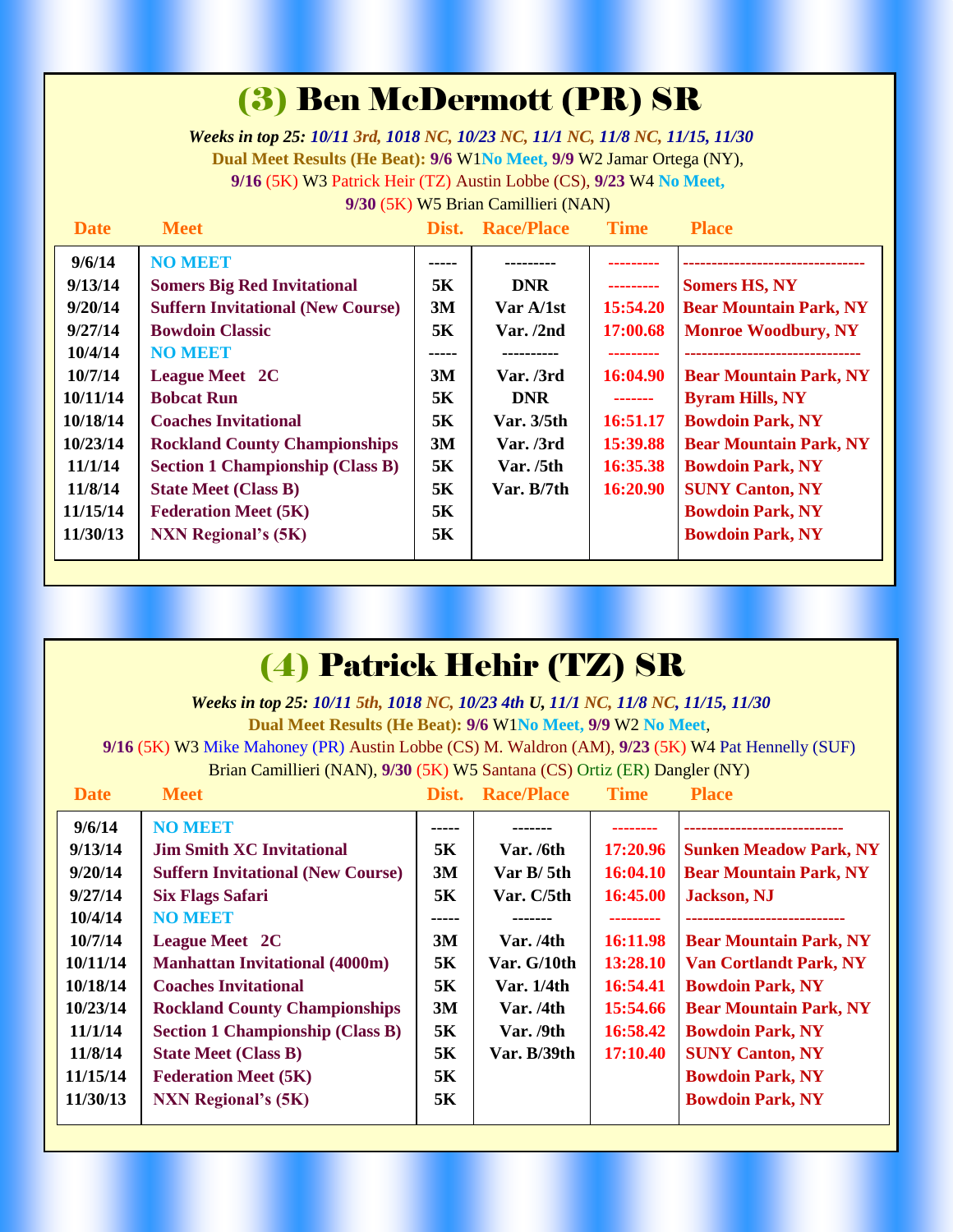# (5) Patrick Hennelly (SUF) JR

 *Weeks in top 25: 10/11 4th, <sup>1018</sup> NC, 10/23 5th D, 11/1 NC, 11/8 NC, 11/15, 11/30* **Dual Meet Results (He Beat): 9/6** W1**No Meet, 9/9** W2 **No Meet**,

**9/16** (5K) W3 Matt Lemoine (NR), **9/23** (5K) W4 Brian Camillieri (NAN) Ellis Guzewich (TZ),

**9/30** W5 **No Results**

| <b>Date</b> | <b>Meet</b>                              | Dist. | <b>Race/Place</b>      | <b>Time</b> | <b>Place</b>                  |
|-------------|------------------------------------------|-------|------------------------|-------------|-------------------------------|
| 9/6/14      | <b>Bear Mountain Invitational</b>        | 3M    | Var./4th               | 16:47.46    | <b>Bear Mountain Park, NY</b> |
| 9/13/14     | <b>NO MEET</b>                           |       |                        |             |                               |
| 9/20/14     | <b>Suffern Invitational (New Course)</b> | 3M    | Var. / 8th             | 16:21.60    | <b>Bear Mountain Park, NY</b> |
| 9/27/14     | <b>Ocean State XC Invitational</b>       | 5K    | Var.2/13 <sup>th</sup> | 17:18.04    | <b>Warwick, RI</b>            |
| 10/4/14     | <b>NO MEET</b>                           |       |                        |             |                               |
| 10/7/14     | <b>League Meet</b> 2B                    | 3M    | Var. /1st              | 16:22.20    | <b>Bear Mountain Park, NY</b> |
| 10/11/14    | <b>Manhattan Invitational (4000m)</b>    |       | Var. $A/17th$          | 13:22.80    | <b>Van Cortlandt Park, NY</b> |
| 10/18/14    | <b>Coaches Invitational</b>              | 5K    | Var. 2/13th            | 17:23.66    | <b>Bowdoin Park, NY</b>       |
| 10/23/14    | <b>Rockland County Championships</b>     | 3M    | Var. / 5th             | 16:05.44    | <b>Bear Mountain Park, NY</b> |
| 11/1/14     | <b>Section 1 Championship (Class A)</b>  | 5K    | Var. $/13th$           | 17:12.84    | <b>Bowdoin Park, NY</b>       |
| 11/8/14     | <b>State Meet</b>                        | 5K    | <b>DNO</b>             | ----------- | <b>SUNY Canton, NY</b>        |
| 11/15/14    | <b>Federation Meet (5K)</b>              | 5K    |                        |             | <b>Bowdoin Park, NY</b>       |
| 11/30/13    | <b>NXN Regional's (5K)</b>               | 5K    |                        |             | <b>Bowdoin Park, NY</b>       |
|             |                                          |       |                        |             |                               |

| <b>(6) Richard Stephens (NR) SR</b> |                                                                               |      |                  |             |                               |  |  |  |
|-------------------------------------|-------------------------------------------------------------------------------|------|------------------|-------------|-------------------------------|--|--|--|
|                                     | Weeks in top 25: 10/11 6th, 1018 NC, 10/23 NC, 11/1 NC, 11/8 NC, 11/15, 11/30 |      |                  |             |                               |  |  |  |
|                                     | Dual Meet Results (He Beat): 9/6 W1No Meet, 9/9 (5K) W2 CN,                   |      |                  |             |                               |  |  |  |
|                                     | 9/16 (5K) W3 Jeremy Solomon (SUF), 9/23 (5K) W4 DNR,                          |      |                  |             |                               |  |  |  |
|                                     |                                                                               |      | 9/30 W5 No Meet, |             |                               |  |  |  |
| <b>Date</b>                         | <b>Meet</b>                                                                   |      | Dist. Race/Place | <b>Time</b> | <b>Place</b>                  |  |  |  |
| 9/6/14                              | <b>Bear Mountain Invitational</b>                                             | 3M   | Var. / 5th       | 16:51.04    | <b>Bear Mountain Park, NY</b> |  |  |  |
| 9/13/14                             | <b>Red Raider Run</b>                                                         | 5K   | Var1/3rd         | 16:34.79    | <b>Anthony Wayne Park, NY</b> |  |  |  |
| 9/20/14                             | <b>Section 10 XC Invitational</b>                                             | 5K   | Var1/14th        | 16:40.90    | <b>Canton, NY</b>             |  |  |  |
| 9/27/14                             | <b>NO MEET</b>                                                                |      |                  |             |                               |  |  |  |
| 10/4/14                             | <b>Great American XC Festival</b>                                             | 5K   | Var. /12th       | 16:13.30    | <b>Cary, Carolina</b>         |  |  |  |
| 10/7/14                             | <b>League Meet</b> 2B                                                         | 3M   | Var. / 3rd       | 16:29.42    | <b>Bear Mountain Park, NY</b> |  |  |  |
| 10/11/14                            | <b>NO MEET</b>                                                                | ---- |                  |             |                               |  |  |  |
| 10/18/14                            | <b>Coaches Invitational</b>                                                   | 5K   | Var. 3/9th       | 17:11.90    | <b>Bowdoin Park, NY</b>       |  |  |  |
| 10/23/14                            | <b>Rockland County Championships</b>                                          | 3M   | Var. / 6th       | 16:07.88    | <b>Bear Mountain Park, NY</b> |  |  |  |
| 11/1/14                             | <b>Section 1 Championship (Class A)</b>                                       | 5K   | Var. /17th       | 17:23.83    | <b>Bowdoin Park, NY</b>       |  |  |  |
| 11/8/14                             | <b>State Meet</b>                                                             | 5K   | <b>DNO</b>       | ----------  | <b>SUNY Canton, NY</b>        |  |  |  |
| 11/15/14                            | <b>Federation Meet (5K)</b>                                                   | 5K   |                  |             | <b>Bowdoin Park, NY</b>       |  |  |  |
| 11/30/13                            | <b>NXN Regional's (5K)</b>                                                    | 5K   |                  |             | <b>Bowdoin Park, NY</b>       |  |  |  |
|                                     |                                                                               |      |                  |             |                               |  |  |  |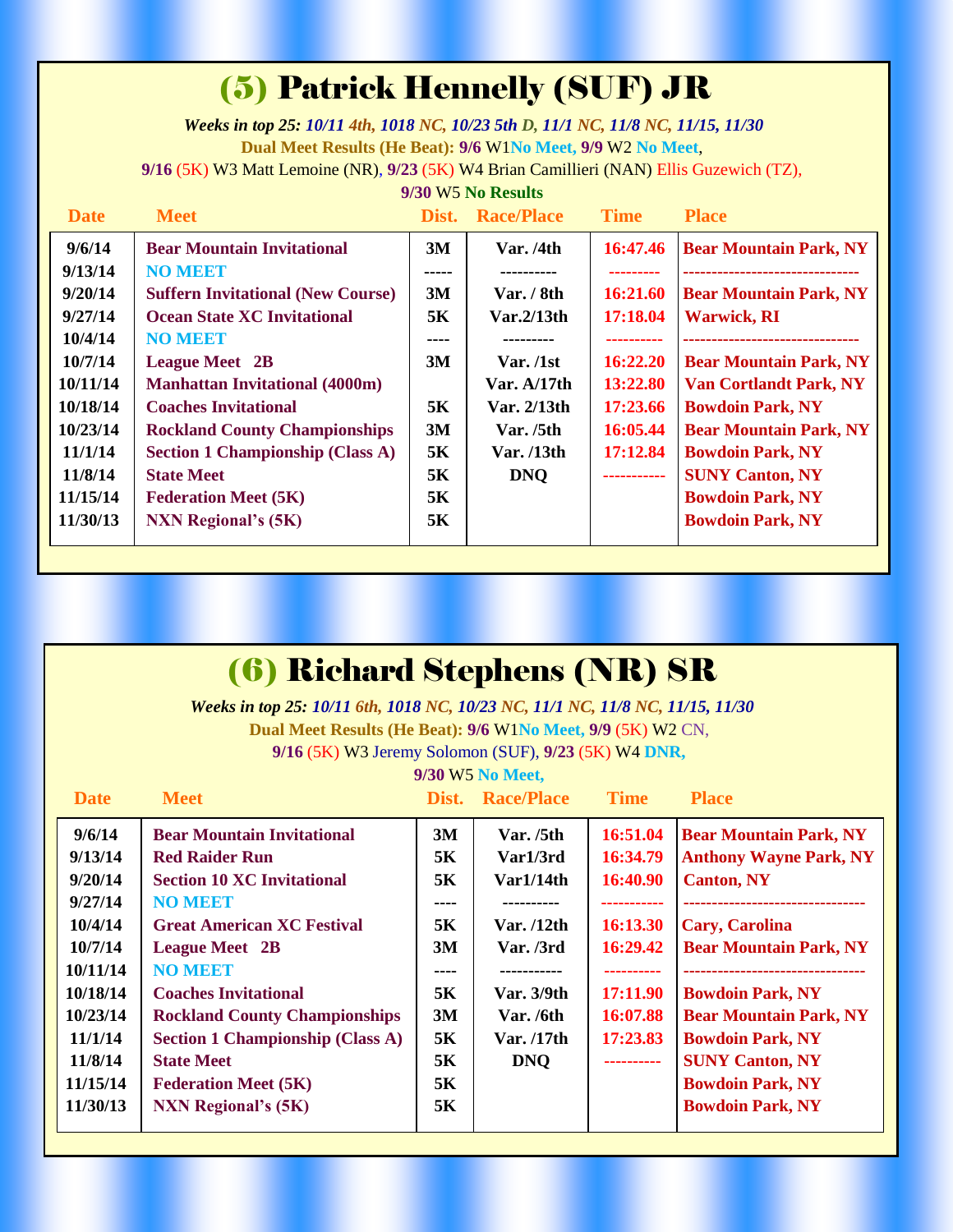# (7) Liam Mallon (NR) SR

*Weeks in top 25: 10/11 10th, 1018 NC, 10/23 11th D, 11/1 7th U, 11/8 NC, 11/15, 11/30* **Dual Meet Results (She Beat): 9/6** W1**No Meet, 9/9** (5K) W2 CN, **9/16** (5K) W3 Patrick Hennelly (SUF), **9/23** (5K) W4 **DNR,**

| <b>Date</b> | <b>Meet</b>                             | Dist. | <b>Race/Place</b> | <b>Time</b> | <b>Place</b>                  |
|-------------|-----------------------------------------|-------|-------------------|-------------|-------------------------------|
| 9/6/14      | <b>Bear Mountain Invitational</b>       | 3M    | Var. / 6th        | 16:51.99    | <b>Bear Mountain Park, NY</b> |
| 9/13/14     | <b>Red Raider Run</b>                   | 5K    | Var1/6th          | 16:45.81    | <b>Anthony Wayne Park, NY</b> |
| 9/20/14     | <b>Section 10 XC Invitational</b>       | 5K    | Var1/22nd         | 17:01.10    | <b>Canton, NY</b>             |
| 9/27/14     | <b>NO MEET</b>                          | ----  |                   |             |                               |
| 10/4/14     | <b>Great American XC Festival</b>       | 5K    | Var. /26th        | 16:35.30    | <b>Cary, North Carolina</b>   |
| 10/7/14     | <b>League Meet</b> 2B                   | 3M    | Var. $/4th$       | 16:42.63    | <b>Bear Mountain Park, NY</b> |
| 10/11/14    | <b>NO MEET</b>                          | ----  |                   |             |                               |
| 10/18/14    | <b>Coaches Invitational</b>             | 5K    | Var. 3/12th       | 17:23.70    | <b>Bowdoin Park, NY</b>       |
| 10/23/14    | <b>Rockland County Championships</b>    | 3M    | Var. $/11$ th     | 16:20.22    | <b>Bear Mountain Park, NY</b> |
| 11/1/14     | <b>Section 1 Championship (Class A)</b> | 5K    | Var. /6th         | 16:53.37    | <b>Bowdoin Park, NY</b>       |
| 11/8/14     | <b>State Meet</b>                       | 5K    | Var. $A/52nd$     | 16:56.60    | <b>SUNY Canton, NY</b>        |
| 11/15/14    | <b>Federation Meet (5K)</b>             | 5K    |                   |             | <b>Bowdoin Park, NY</b>       |
| 11/30/13    | <b>NXN Regional's (5K)</b>              | 5K    |                   |             | <b>Bowdoin Park, NY</b>       |

| <b>(8) Mike Mahoney (PR) SR</b>                                                                                                                                                                                                     |                                          |       |                   |             |                              |  |  |  |
|-------------------------------------------------------------------------------------------------------------------------------------------------------------------------------------------------------------------------------------|------------------------------------------|-------|-------------------|-------------|------------------------------|--|--|--|
| Weeks in top 25: 10/11 12th, 1018 NC, 10/23 9th, 11/1 8th U, 11/8 NC, 11/15, 11/30<br>Dual Meet Results (He Beat): 9/6 W1No Meet, 9/9 W2 Jamar Ortega (NY),<br>9/16 (5K) W3 Ellis Guzewich (TZ) Austin Lobbe (CS), 9/23 W4 No Meet, |                                          |       |                   |             |                              |  |  |  |
|                                                                                                                                                                                                                                     |                                          |       | 9/30 (5K) W5 DNR  |             |                              |  |  |  |
| <b>Date</b>                                                                                                                                                                                                                         | <b>Meet</b>                              | Dist. | <b>Race/Place</b> | <b>Time</b> | <b>Place</b>                 |  |  |  |
| 9/6/14                                                                                                                                                                                                                              | <b>NO MEET</b>                           | ----- |                   |             |                              |  |  |  |
| 9/13/14                                                                                                                                                                                                                             | <b>Somers Invitational</b>               | 5K    | <b>DNR</b>        | --------    | <b>Somers HS, NY</b>         |  |  |  |
| 9/20/14                                                                                                                                                                                                                             | <b>Suffern Invitational (New Course)</b> | 3M    | Var A / 11th      | 16:30.00    | <b>Bear Mountain Park</b>    |  |  |  |
| 9/27/14                                                                                                                                                                                                                             | <b>Bowdoin Classic</b>                   | 5K    | Var. /4th         | 17:45.57    | <b>Monroe Woodbury, NY</b>   |  |  |  |
| 10/4/14                                                                                                                                                                                                                             | <b>NO MEET</b>                           | ----  | -----------       | ----------  | ---------------------------- |  |  |  |
| 10/7/14                                                                                                                                                                                                                             | <b>League Meet 2C</b>                    | 3M    | Var. /6th         | 16:49.27    | <b>Bear Mountain Park</b>    |  |  |  |
| 10/11/14                                                                                                                                                                                                                            | <b>Bobcat Run</b>                        | 5K    | Var./4th          | 16:44.70    | <b>Byram Hills, NY</b>       |  |  |  |
| 10/18/14                                                                                                                                                                                                                            | <b>Coaches Invitational</b>              | 5K    | Var. 3/22nd       | 17:45.23    | <b>Bowdoin Park, NY</b>      |  |  |  |
| 10/23/14                                                                                                                                                                                                                            | <b>Rockland County Championships</b>     | 3M    | Var./8th          | 16:10.70    | <b>Bear Mountain Park</b>    |  |  |  |
| 11/1/14                                                                                                                                                                                                                             | <b>Section 1 Championship (Class B)</b>  | 5K    | Var. /12th        | 17:09.01    | <b>Bowdoin Park, NY</b>      |  |  |  |
| 11/8/14                                                                                                                                                                                                                             | <b>State Meet</b>                        | 5K    | <b>DNQ</b>        | ----------- | <b>SUNY Canton, NY</b>       |  |  |  |
| 11/15/14                                                                                                                                                                                                                            | <b>Federation Meet (5K)</b>              | 5K    |                   |             | <b>Bowdoin Park, NY</b>      |  |  |  |
| 11/30/13                                                                                                                                                                                                                            | <b>NXN Regional's (5K)</b>               | 5K    |                   |             | <b>Bowdoin Park, NY</b>      |  |  |  |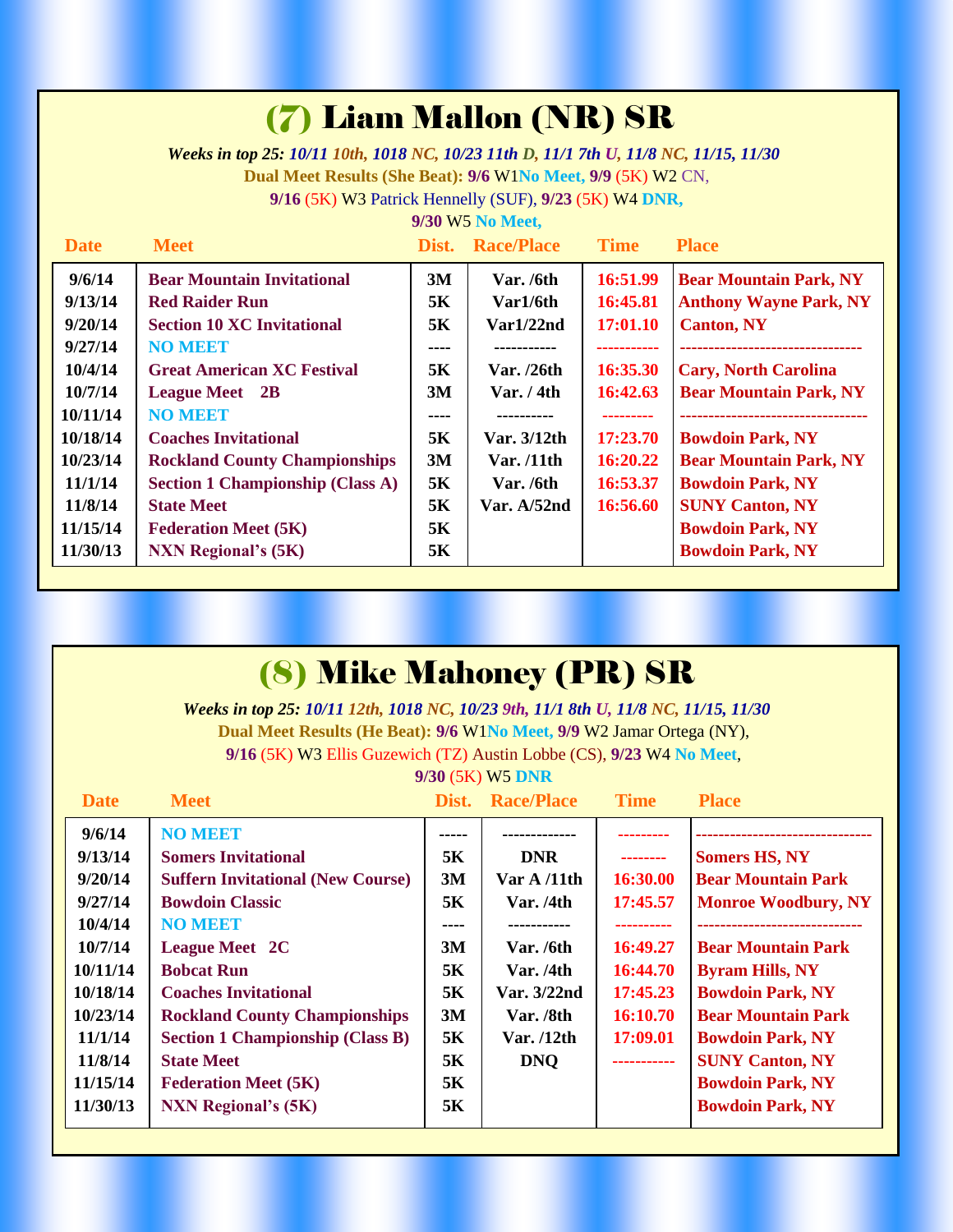#### (9) TJ Morales (NR) JR

*Weeks in top 25: 10/11 9th, 1018 NC, 10/23 10th D, 11/1 9th U, 11/8 NC, 11/15, 11/30* **Dual Meet Results (He Beat): 9/6** W1**No Meet, 9/9** (5K) W2 CN, **9/16** (5K) W3 Patrick Hannelly (SUF), **9/23** (5K) W4 **DNR,**

**9/30** W5 **No Meet,**

| <b>Date</b> | <b>Meet</b>                             |      | Dist. Race/Place | <b>Time</b> | <b>Place</b>                     |
|-------------|-----------------------------------------|------|------------------|-------------|----------------------------------|
| 9/6/14      | <b>Bear Mountain Invitational</b>       | 3M   | Var. $/12$ th    | 17:41.50    | <b>Bear Mountain Park, NY</b>    |
| 9/13/14     | <b>Red Raider Run</b>                   | 5K   | Var1/8th         | 17:04.31    | <b>Anthony Wayne Park, NY</b>    |
| 9/20/14     | <b>Section 10 XC Invitational</b>       | 5K   | Var1/32nd        | 17:28.30    | <b>Canton,, NY</b>               |
| 9/27/14     | <b>NO MEET</b>                          | ---- |                  |             | ------------------------         |
| 10/4/14     | <b>Great American XC Festival</b>       | 5K   | Var. /21st       | 16:30.50    | <b>Cary, North Carolina</b>      |
| 10/7/14     | <b>League Meet</b> 2B                   | 3M   | Var. / 5th       | 16:54.89    | <b>Bear Mountain Park, NY</b>    |
| 10/11/14    | <b>NO MEET</b>                          | ---- | ---------        | ----------- | -------------------------------- |
| 10/18/14    | <b>Coaches Invitational</b>             | 5K   | Var. 3/15th      | 17:26.92    | <b>Bowdoin Park, NY</b>          |
| 10/23/14    | <b>Rockland County Championships</b>    | 3M   | Var. /9th        | 16:12.02    | <b>Bear Mountain Park, NY</b>    |
| 11/1/14     | <b>Section 1 Championship (Class A)</b> | 5K   | Var. $/12$ th    | 17:12.15    | <b>Bowdoin Park, NY</b>          |
| 11/8/14     | <b>State Meet</b>                       | 5K   | <b>DNQ</b>       | ---------   | <b>SUNY Canton, NY</b>           |
| 11/15/14    | <b>Federation Meet (5K)</b>             | 5K   |                  |             | <b>Bowdoin Park, NY</b>          |
| 11/30/13    | <b>NXN Regional's (5K)</b>              | 5K   |                  |             | <b>Bowdoin Park, NY</b>          |
|             |                                         |      |                  |             |                                  |

#### (10) Jeremy Solomon (Suff) SR

*Weeks in top 25: 10/11 7th, 1018 NC, 10/23 8th D, 11/1 10th D, 11/8 NC, 11/15, 11/30* **Dual Meet Results (He Beat): 9/6** W1**No Meet, 9/9** W2 **No Meet**, **9/16** (5K) W3 Liam Mollon (NR), **9/23** (5K) W4 Brian Camillieri (NAN) Ellis Guzewich (TZ),

#### **9/30** W5 **No Results**

| <b>Date</b> | <b>Meet</b>                              | Dist. | <b>Race/Place</b>         | <b>Time</b> | <b>Place</b>                  |
|-------------|------------------------------------------|-------|---------------------------|-------------|-------------------------------|
| 9/6/14      | <b>Bear Mountain Invitational</b>        | 3M    | Var. / 3rd                | 16:45.97    | <b>Bear Mountain Park, NY</b> |
| 9/13/14     | <b>NO MEET</b>                           |       |                           |             | ----------------------        |
| 9/20/14     | <b>Suffern Invitational (New Course)</b> | 5K    | Var. A /6th               | 16:20.20    | <b>Bear Mountain Park, NY</b> |
| 9/27/14     | <b>Ocean State XC Invitational</b>       | 5K    | $\text{Var}.2/4\text{th}$ | 16:54.84    | <b>Warwick, RI</b>            |
| 10/4/14     | <b>NO MEET</b>                           |       |                           |             |                               |
| 10/7/14     | <b>League Meet</b> 2B                    | 3M    | Var. / 2nd                | 16:27.47    | <b>Bear Mountain Park, NY</b> |
| 10/11/14    | <b>Manhattan Invitational (4000m)</b>    |       | Var. $A/25th$             | 13:33.60    | <b>Van Cortlandt Park, NY</b> |
| 10/18/14    | <b>Coaches Invitational</b>              | 5K    | Var. 2/12th               | 17:13.66    | <b>Bowdoin Park, NY</b>       |
| 10/23/14    | <b>Rockland County Championships</b>     | 3M    | Var. /10th                | 16:14.72    | <b>Bear Mountain Park, NY</b> |
| 11/1/14     | <b>Section 1 Championship (Class A)</b>  | 5K    | Var. /18th                | 17:26.65    | <b>Bowdoin Park, NY</b>       |
| 11/8/14     | <b>State Meet</b>                        | 5К    | <b>DNO</b>                | ----------  | <b>SUNY Canton, NY</b>        |
| 11/15/14    | <b>Federation Meet (5K)</b>              | 5K    |                           |             | <b>Bowdoin Park, NY</b>       |
| 11/30/13    | <b>NXN Regional's (5K)</b>               | 5K    |                           |             | <b>Bowdoin Park, NY</b>       |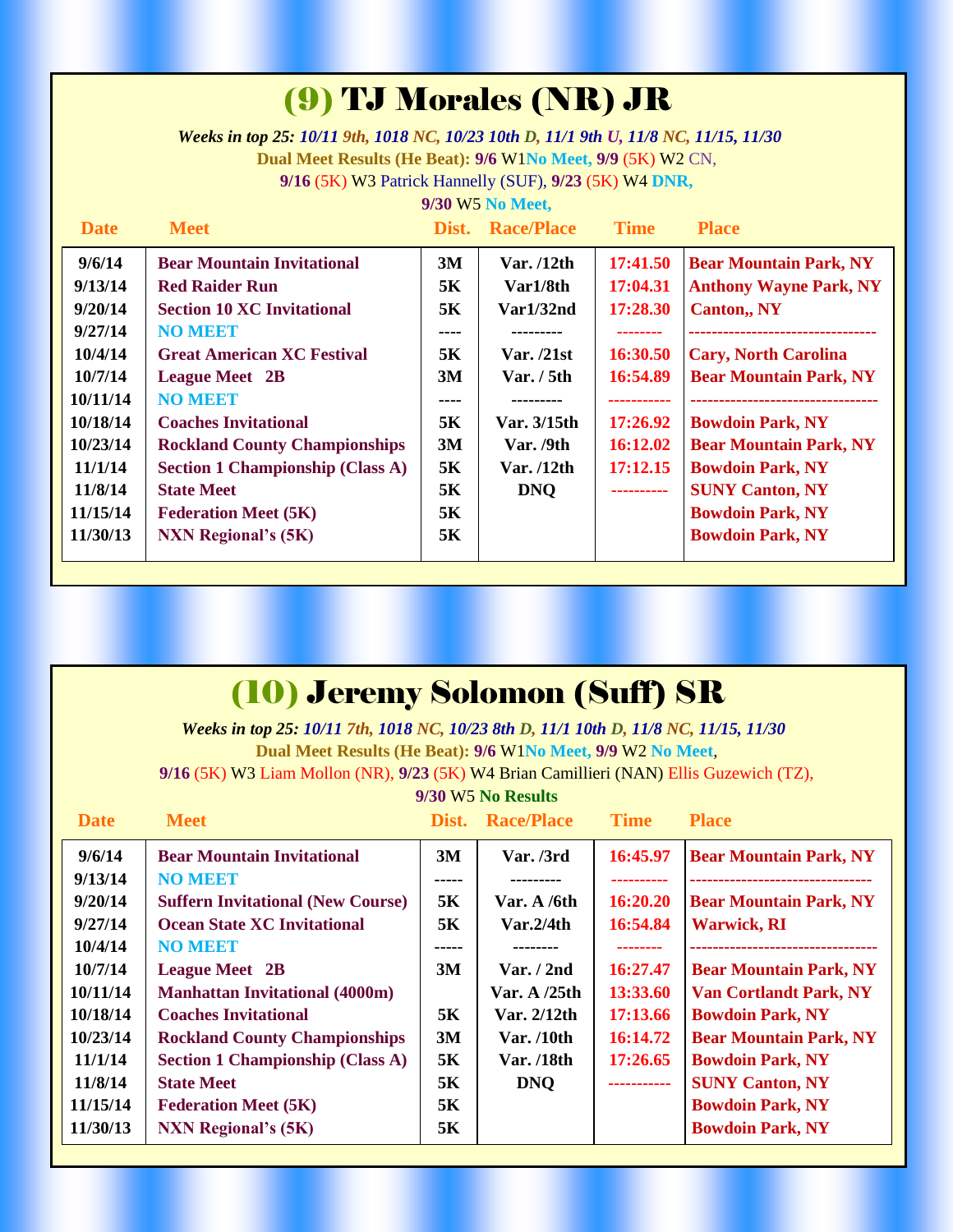#### (11) Dominic Fortino (PR) SR.

*Weeks in top 25: 10/11 8th, 1018 NC, 10/23 7th U, 11/1 11th D, 11/8 NC, 11/15, 11/30* **Dual Meet Results (He Beat): 9/6** W1**No Meet, 9/9** W2 Jamar Ortega (NY), **9/16** (5K) W3 Ellis Guzewich (TZ) Austin Lobbe (CS), **9/23** W4 **No Meet**,

**9/30** (5K) W5 Brian Camillieri (NAN)

| <b>Date</b> | <b>Meet</b>                              | Dist. | <b>Race/Place</b> | <b>Time</b>     | <b>Place</b>               |
|-------------|------------------------------------------|-------|-------------------|-----------------|----------------------------|
| 9/6/14      | <b>NO MEET</b>                           | ----- |                   |                 |                            |
| 9/13/14     | <b>Somers Invitational</b>               | 5K    | <b>DNR</b>        | --------        | <b>Somers HS, NY</b>       |
| 9/20/14     | <b>Suffern Invitational (New Course)</b> | 3M    | Var. A/4th        | <b>16:14.10</b> | <b>Bear Mountain Park</b>  |
| 9/27/14     | <b>Crusader Classic</b>                  | 5K    | Var. /3rd         | 17:45.15        | <b>Monroe Woodbury, NY</b> |
| 10/4/14     | <b>NO MEET</b>                           | ----- |                   |                 |                            |
| 10/7/14     | <b>League Meet 2C</b>                    | 3M    | Var. /5th         | 16:22.66        | <b>Bear Mountain Park</b>  |
| 10/11/14    | <b>Bobcat Run</b>                        | 5K    | Var. /12th        | 16:57.10        | <b>Byram Hills, NY</b>     |
| 10/18/14    | <b>Coaches Invitational</b>              | 5K    | <b>DNR</b>        | ----------      | <b>Bowdoin Park, NY</b>    |
| 10/23/14    | <b>Rockland County Championships</b>     | 3M    | Var. / 7th        | 16:07.95        | <b>Bear Mountain Park</b>  |
| 11/1/14     | <b>Section 1 Championship (Class B)</b>  | 5K    | Var. /31st        | 18:07.68        | <b>Bowdoin Park, NY</b>    |
| 11/8/14     | <b>State Meet</b>                        | 5K    | <b>DNO</b>        | ----------      | <b>SUNY Canton, NY</b>     |
| 11/15/14    | <b>Federation Meet (5K)</b>              | 5K    |                   |                 | <b>Bowdoin Park, NY</b>    |
| 11/30/13    | <b>NXN</b> Regional's (5K)               | 5K    |                   |                 | <b>Bowdoin Park, NY</b>    |
|             |                                          |       |                   |                 |                            |

# (12) Matt LeMoine (NR) SR

*Weeks in top 25: 10/11 11th, 1018 NC, 10/23 12th D, 11/1 NC, 11/8 NC, 11/15, 11/30* **Dual Meet Results (She Beat): 9/6** W1**No Meet, 9/9** (5K) W2 CN, **9/16** (5K) W3 Diego Santory (SUF), **9/23** (5K) W4 **DNR,**

| <b>Date</b> | <b>Meet</b>                             | Dist. | <b>Race/Place</b> | <b>Time</b> | <b>Place</b>                    |
|-------------|-----------------------------------------|-------|-------------------|-------------|---------------------------------|
| 9/6/14      | <b>Bear Mountain Invitational</b>       | 3M    | Var. /10th        | 17:21.45    | <b>Bear Mountain Park, NY</b>   |
| 9/13/14     | <b>Red Raider Run</b>                   | 5K    | Var1/7th          | 17:01.60    | <b>Anthony Wayne Park, NY</b>   |
| 9/20/14     | <b>Section 10 XC Invitational</b>       | 5К    | Var1/25th         | 17:08.10    | <b>Canton, NY</b>               |
| 9/27/14     | <b>NO MEET</b>                          | ----- | -----------       |             | ------------------------------- |
| 10/4/14     | <b>Great American XC Festival</b>       | 5K    | Var. / 39th       | 16:47.10    | <b>Cary, North Carolina</b>     |
| 10/7/14     | <b>League Meet</b> 2B                   | 3M    | Var. / 6th        | 16:58.74    | <b>Bear Mountain Park, NY</b>   |
| 10/11/14    | <b>NO MEET</b>                          | ----  |                   |             | -----------------------------   |
| 10/18/14    | <b>Coaches Invitational</b>             | 5K    | Var. 3/14th       | 17:26.59    | <b>Bowdoin Park, NY</b>         |
| 10/23/14    | <b>Rockland County Championships</b>    | 3M    | Var. $/13$ th     | 16:37.41    | <b>Bear Mountain Park, NY</b>   |
| 11/1/14     | <b>Section 1 Championship (Class A)</b> | 5K    | Var. $/10$ th     | 17:07.67    | <b>Bowdoin Park, NY</b>         |
| 11/8/14     | <b>State Meet</b>                       | 5K    | <b>DNO</b>        | ----------  | <b>SUNY Canton, NY</b>          |
| 11/15/14    | <b>Federation Meet (5K)</b>             | 5K    |                   |             | <b>Bowdoin Park, NY</b>         |
| 11/30/13    | <b>NXN Regional's (5K)</b>              | 5K    |                   |             | <b>Bowdoin Park, NY</b>         |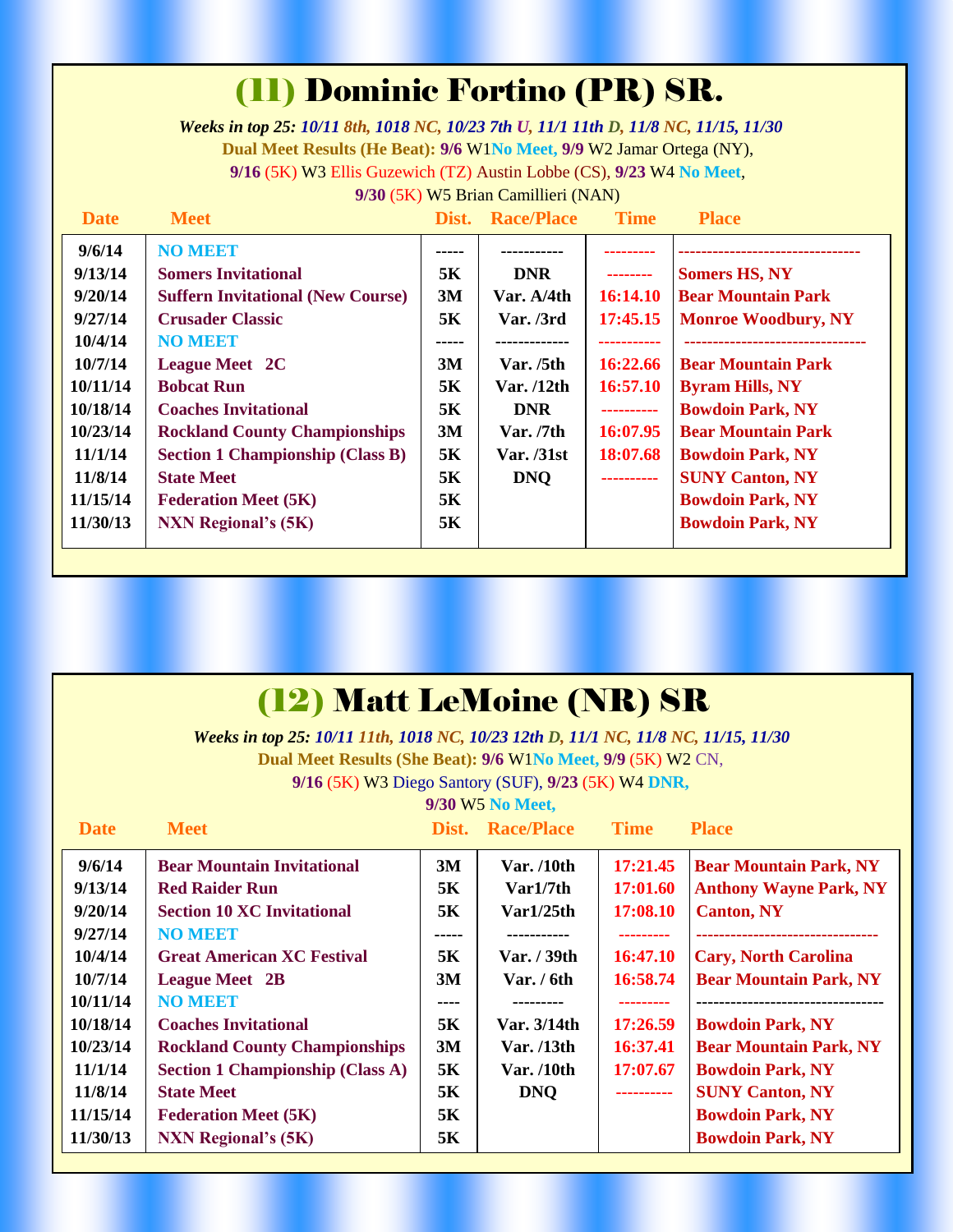#### (13) Ryan Brennan (Nanuet) SR

*Weeks in top 25: 10/11 18th, 1018 NC, 10/23 15th U, 11/1 13th U, 11/8 NC, 11/15, 11/30* **Dual Meet Results (She Beat): 9/6** W1**No Meet, 9/9** W2 **No Meet**, **9/16** (5K) W3 Anas Ahmed (NY), **9/23** (5K) W4 Diego Santory (SUF) Ellis Guzewich (TZ),

**9/30** (5K) W5 Sean Mahoney (PR)

| <b>Date</b> | <b>Meet</b>                              | Dist. | <b>Race/Place</b> | <b>Time</b> | <b>Place</b>                  |
|-------------|------------------------------------------|-------|-------------------|-------------|-------------------------------|
| 9/6/14      | <b>NO MEET</b>                           | ----  |                   |             |                               |
| 9/13/14     | <b>Somers Invitational</b>               | 5K    | Var2/6th          | 17:24.74    | <b>Somers HS, NY</b>          |
| 9/20/14     | <b>Suffern Invitational (New Course)</b> | 3M    | Var A/13th        | 16:43.60    | <b>Bear Mountain Park, NY</b> |
| 9/27/14     | <b>Fred Gressler Invitational</b>        | 5K    | Var 2/4th         | 17:49.73    | <b>White Plains, NY</b>       |
| 10/4/14     | <b>NO MEET</b>                           | ---   |                   |             |                               |
| 10/7/14     | <b>League Meet 2C</b>                    | 3M    | Var. $/10$ th     | 17:09.74    | <b>Bear Mountain Park, NY</b> |
| 10/11/14    | <b>Manhattan Invitational (4000m)</b>    | 5K    | Var. B/21st       | 13:42.90    | <b>Van Cortlandt Park</b>     |
| 10/18/14    | <b>Coaches Invitational</b>              | 5K    | Var. 3/18th       | 17:30.02    | <b>Bowdoin Park, NY</b>       |
| 10/23/14    | <b>Rockland County Championships</b>     | 3M    | Var. /16th        | 16:46.02    | <b>Bear Mountain Park, NY</b> |
| 11/1/14     | <b>Section 1 Championship (Class B)</b>  | 5K    | Var. $/14th$      | 17:23.00    | <b>Bowdoin Park, NY</b>       |
| 11/8/14     | <b>State Meet</b>                        | 5K    | <b>DNO</b>        | ----------- | <b>SUNY Canton, NY</b>        |
| 11/15/14    | <b>Federation Meet (5K)</b>              | 5K    |                   |             | <b>Bowdoin Park, NY</b>       |
| 11/30/13    | <b>NXN Regional's (5K)</b>               | 5K    |                   |             | <b>Bowdoin Park, NY</b>       |

#### (14) Jemar Ortega (NY) SOPH

*Weeks in top 25: 10/11 13th, 1018 NC, 10/23 NC, 11/1 14th D, 11/8 NC, 11/15, 11/30* **Dual Meet Results (He Beat): 9/6** W1**No Meet, 9/9** W2 Tim Boyko (PR), **9/16** (5K) W3 Ryan Brennan, **9/23** (5K) W4 Michael Waldron (AM),

**9/30** (5K) W5 Chin (CS) Ortiz (ER) Dangler (NAN)

| <b>Date</b> | <b>Meet</b>                              | Dist. | <b>Race/Place</b> | <b>Time</b> | <b>Place</b>                  |
|-------------|------------------------------------------|-------|-------------------|-------------|-------------------------------|
| 9/6/14      | <b>Bear Mountain Invitational</b>        | 3M    | Var. /21st        | 17:54.58    | <b>Bear Mountain Park, NY</b> |
| 9/13/14     | <b>Somers Invitational</b>               | 5K    | Var2/3rd          | 17:01.35    | <b>Somers HS, NY</b>          |
| 9/20/14     | <b>Suffern Invitational (New Course)</b> | 3M    | Var.B /8th        | 16:23.70    | <b>Bear Mountain Park, NY</b> |
| 9/27/14     | <b>Bowdoin Classic</b>                   | 5K    | Var1/59th         | 18:41.80    | <b>Bowdoin Park, NY</b>       |
| 10/4/14     | <b>No MEET</b>                           | ----  |                   |             |                               |
| 10/7/14     | <b>League Meet 2C</b>                    | 3M    | Var. / 7th        | 16:55.29    | <b>Bear Mountain Park, NY</b> |
| 10/11/14    | <b>Manhattan Invitational (4000m)</b>    | 5K    | Var F/19th        | 13:47.30    | <b>Van Cortlandt Park, NY</b> |
| 10/18/14    | <b>Coaches Invitational</b>              | 5K    | Var. 2/19th       | 17:34.45    | <b>Bowdoin Park, NY</b>       |
| 10/23/14    | <b>Rockland County Championships</b>     | 3M    | Var. $/14th$      | 16:43.87    | <b>Bear Mountain Park, NY</b> |
| 11/1/14     | <b>Section 1 Championship (Class B)</b>  | 5K    | Var. $/17th$      | 17:47.73    | <b>Bowdoin Park, NY</b>       |
| 11/8/14     | <b>State Meet</b>                        | 5K    | <b>DNQ</b>        |             | <b>SUNY Canton, NY</b>        |
| 11/15/14    | <b>Federation Meet (5K)</b>              | 5K    |                   |             | <b>Bowdoin Park, NY</b>       |
| 11/30/13    | <b>NXN Regional's (5K)</b>               | 5K    |                   |             | <b>Bowdoin Park, NY</b>       |
|             |                                          |       |                   |             |                               |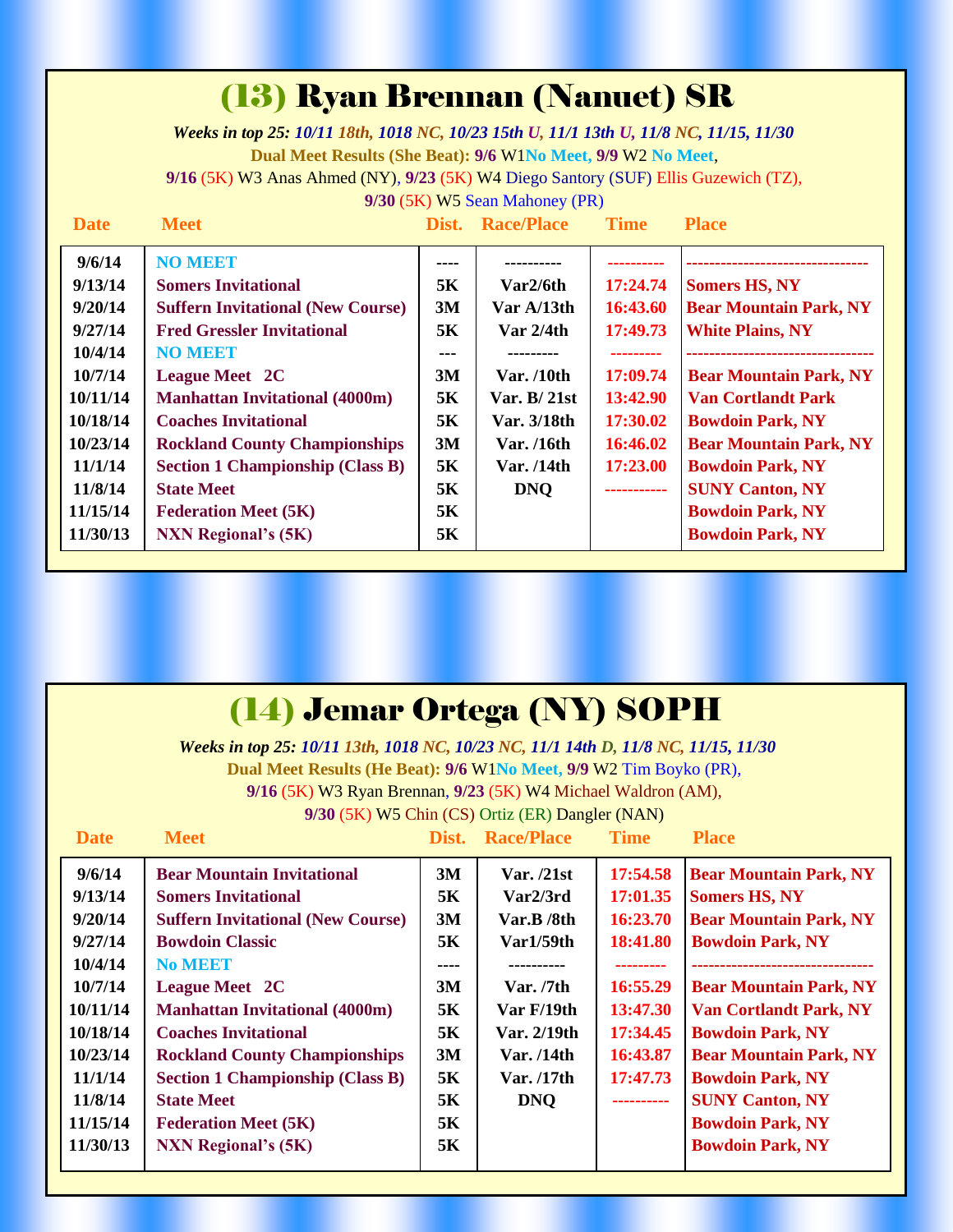## (15) Sean Mahoney (PR) SR

 *Weeks in top 25: 10/11 14th, <sup>1018</sup> NC, 10/23 14th NC, 11/1 15th D, 11/8 NC, 11/15, 11/30* **Dual Meet Results (He Beat): 9/6** W1**No Meet, 9/9** W2 Anas Amhed (NY), **9/16** (5K) W3 C. Burrill (CS) Peter LeWarn (TZ), **9/23** W4 **No Meet**, **9/30** (5K) W5 Dave Alcana (NAN)

|  |  | $\sqrt{21}$ $\sqrt{21}$ $\sqrt{21}$ $\sqrt{21}$             |  |
|--|--|-------------------------------------------------------------|--|
|  |  | $\mathbf{m} \cdot \mathbf{r} = \mathbf{m} \cdot \mathbf{m}$ |  |

| <b>Date</b> | <b>Meet</b>                              | Dist. | <b>Race/Place</b> | <b>Time</b> | <b>Place</b>                  |
|-------------|------------------------------------------|-------|-------------------|-------------|-------------------------------|
| 9/6/14      | <b>NO MEET</b>                           |       |                   |             |                               |
| 9/13/14     | <b>Somers Invitational</b>               | 5K    | <b>DNR</b>        | ----------  | <b>Somers HS, NY</b>          |
| 9/20/14     | <b>Suffern Invitational (New Course)</b> | 3M    | <b>DNR</b>        | ---------   | <b>Bear Mountain Park, NY</b> |
| 9/27/14     | <b>Crusader Classic</b>                  | 5K    | Var. /8th         | 18:40.88    | <b>Monroe Woodbury, NY</b>    |
| 10/4/14     | <b>NO MEET</b>                           | ----- |                   |             | -------------------------     |
| 10/7/14     | <b>League Meet 2C</b>                    | 3M    | Var. /8th         | 16:57.24    | <b>Bear Mountain Park, NY</b> |
| 10/11/14    | <b>Bobcat Run</b>                        | 5K    | <b>DNR</b>        | ----------  | <b>Byram Hills, NY</b>        |
| 10/18/14    | <b>Coaches Invitational</b>              | 5K    | Var. 3/31st       | 18:00.98    | <b>Bowdoin Park, NY</b>       |
| 10/23/14    | <b>Rockland County Championships</b>     | 3M    | Var. /15th        | 16:44.93    | <b>Bear Mountain Park, NY</b> |
| 11/1/14     | <b>Section 1 Championship (Class B)</b>  | 5K    | Var. /25th        | 17:59.38    | <b>Bowdoin Park, NY</b>       |
| 11/8/14     | <b>State Meet</b>                        | 5K    | <b>DNO</b>        | ----------  | <b>SUNY Canton, NY</b>        |
| 11/15/14    | <b>Federation Meet (5K)</b>              | 5K    |                   |             | <b>Bowdoin Park, NY</b>       |
| 11/30/13    | <b>NXN Regional's (5K)</b>               | 5K    |                   |             | <b>Bowdoin Park, NY</b>       |
|             |                                          |       |                   |             |                               |

| (16) Dylan Serino (NR) Soph<br>Weeks in top 25: 10/11 15th, 1018 NC, 10/23 16th D, 11/1 NC, 11/8 NC, 11/15, 11/30<br>Dual Meet Results (He Beat): 9/6 W1No Meet, 9/9 (5K) W2 CN,<br>9/16 (5K) W3 Diego Santory (SUF), 9/23 (5K) W4 DNR, |                                                                                                                                                                                                                                                                                                                                                                                                       |                                                                                |                                                                                                                                                       |                                                                                                                                         |                                                                                                                                                                                                                                                                                                                                                                                                     |  |  |  |  |
|-----------------------------------------------------------------------------------------------------------------------------------------------------------------------------------------------------------------------------------------|-------------------------------------------------------------------------------------------------------------------------------------------------------------------------------------------------------------------------------------------------------------------------------------------------------------------------------------------------------------------------------------------------------|--------------------------------------------------------------------------------|-------------------------------------------------------------------------------------------------------------------------------------------------------|-----------------------------------------------------------------------------------------------------------------------------------------|-----------------------------------------------------------------------------------------------------------------------------------------------------------------------------------------------------------------------------------------------------------------------------------------------------------------------------------------------------------------------------------------------------|--|--|--|--|
| <b>Date</b>                                                                                                                                                                                                                             | 9/30 W5 No Meet,<br><b>Race/Place</b><br><b>Meet</b><br><b>Time</b><br><b>Place</b><br>Dist.                                                                                                                                                                                                                                                                                                          |                                                                                |                                                                                                                                                       |                                                                                                                                         |                                                                                                                                                                                                                                                                                                                                                                                                     |  |  |  |  |
| 9/6/14<br>9/13/14<br>9/20/14<br>9/27/14<br>10/4/14<br>10/7/14<br>10/11/14<br>10/18/14<br>10/23/14<br>11/1/14<br>11/8/14<br>11/15/14<br>11/30/13                                                                                         | <b>Bear Mountain Invitational</b><br><b>Red Raider Run</b><br><b>Section 10 XC Invitational</b><br><b>NO MEET</b><br><b>Great American XC Festival</b><br><b>League Meet 2B</b><br><b>NO MEET</b><br><b>Coaches Invitational</b><br><b>Rockland County Championships</b><br><b>Section 1 Championship (Class A)</b><br><b>State Meet</b><br><b>Federation Meet (5K)</b><br><b>NXN Regional's (5K)</b> | 3M<br>5K<br>5K<br>----<br>5K<br>3M<br>----<br>5K<br>3M<br>5K<br>5K<br>5K<br>5K | Var. /14th<br>Var.1/16th<br>Var. 1/33rd<br>---------<br>Var. /53rd<br>Var. /7th<br>---------<br>Var. 3/26th<br>Var. /19th<br>Var. /43rd<br><b>DNQ</b> | 17:48.10<br>17:41.23<br>17:36.20<br>---------<br>16:59.70<br>17:05.45<br>-----------<br>17:52.16<br>16:52.39<br>18:20.52<br>----------- | <b>Bear Mountain Park, NY</b><br><b>Anthony Wayne Park, NY</b><br><b>Canton,, NY</b><br>---------------------------------<br><b>Cary, North Carolina</b><br><b>Bear Mountain Park, NY</b><br>-------------------------------<br><b>Bowdoin Park, NY</b><br><b>Bear Mountain Park, NY</b><br><b>Bowdoin Park, NY</b><br><b>SUNY Canton, NY</b><br><b>Bowdoin Park, NY</b><br><b>Bowdoin Park, NY</b> |  |  |  |  |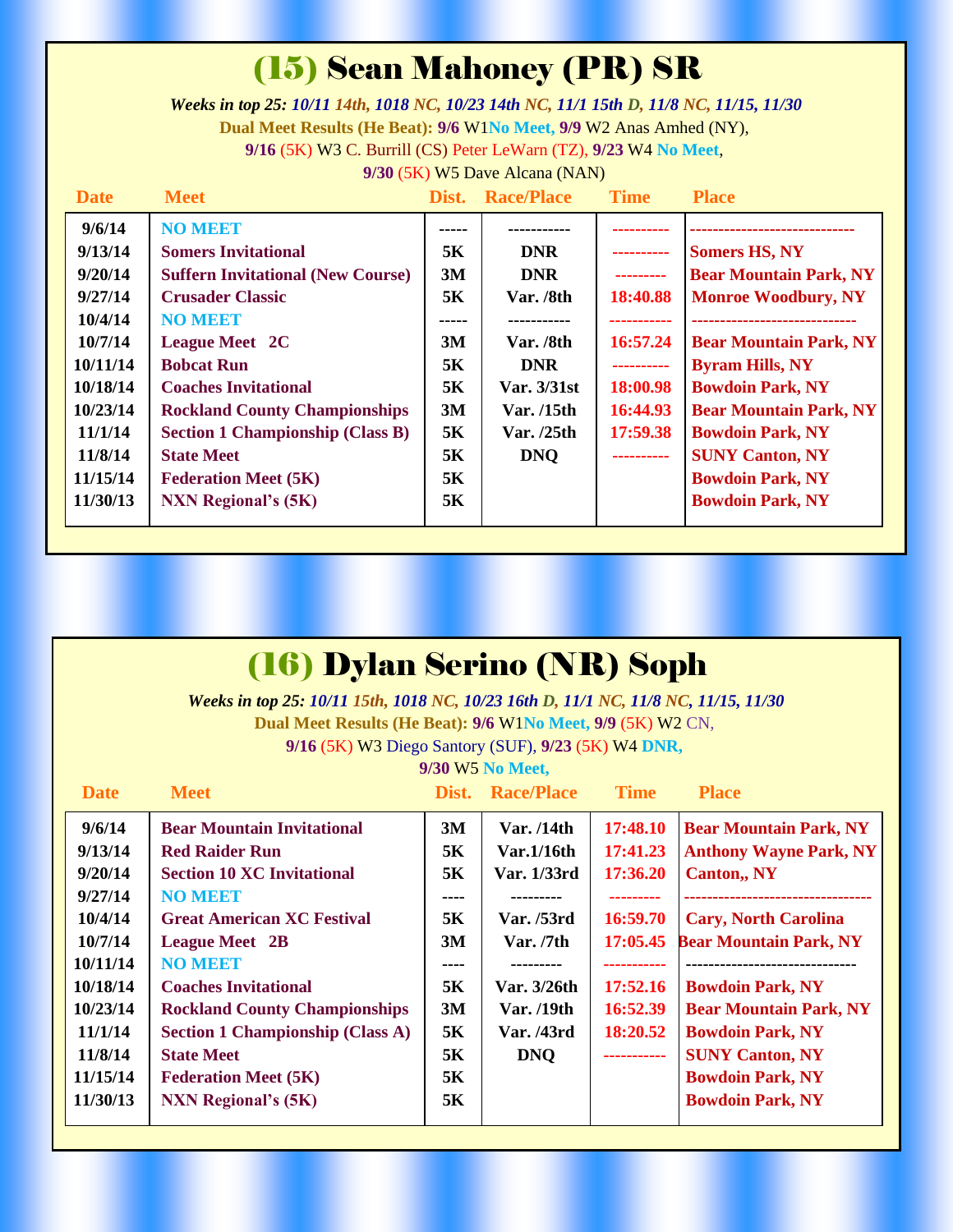# (17) Brian Wunsch (TZ) JR

*Weeks in top 25: 10/11HM, 1018 HM, 10/23 HM, 11/1 24th U, 11/8 17th U, 11/15, 11/30* **Dual Meet Results (He Beat): 9/6** W1**No Meet, 9/9** W2 **No Meet**,

**9/16** (5K) W3 E. Santana (CS) J. Dowd (PR), **9/23** (5K) W4 Ryan Tuso (SUF) Dave Alcana (NAN),

**9/30** (5K) W5 Santana (CS) Ortiz (ER) Dangler (NY)

| <b>Date</b> | <b>Meet</b>                              | Dist. | <b>Race/Place</b> | <b>Time</b> | <b>Place</b>                  |
|-------------|------------------------------------------|-------|-------------------|-------------|-------------------------------|
| 9/6/14      | <b>NO MEET</b>                           | ----- |                   |             |                               |
| 9/13/14     | <b>Jim Smith XC Invitational</b>         | 5K    | <b>JR.</b> /42nd  | 19:07.21    | <b>Sunken Meadow Park, NY</b> |
| 9/20/14     | <b>Suffern Invitational (New Course)</b> | 3M    | Var.B/38th        | 17:19.60    | <b>Bear Mountain Park, NY</b> |
| 9/27/14     | <b>Six Flags Safari</b>                  | 5K    | Var.C/35th        | 18:06.00    | <b>Jackson</b> , NJ           |
| 10/4/14     | <b>NO MEET</b>                           | ----- |                   |             |                               |
| 10/7/14     | <b>League Meet 2C</b>                    | 3M    | Var. /15th        | 17:23.15    | <b>Bear Mountain Park, NY</b> |
| 10/11/14    | <b>Manhattan Invitational (4000m)</b>    |       | Var.G/60th        | 14:21.20    | <b>Van Cortlandt Park</b>     |
| 10/18/14    | <b>Coaches Invitational</b>              | 5K    | Var. 1/34th       | 18:34.44    | <b>Bowdoin Park, NY</b>       |
| 10/23/14    | <b>Rockland County Championships</b>     | 3M    | Var. /26th        | 17:03.75    | <b>Bear Mountain Park</b>     |
| 11/1/14     | <b>Section 1 Championship (Class B)</b>  | 5K    | Var. /19th        | 17:54.14    | <b>Bowdoin Park, NY</b>       |
| 11/8/14     | <b>State Meet</b>                        | 5K    | Var. /78th        | 17:56.50    | <b>SUNY Canton, NY</b>        |
| 11/15/14    | <b>Federation Meet (5K)</b>              | 5K    |                   |             | <b>Bowdoin Park, NY</b>       |
| 11/30/13    | <b>NXN Regional's (5K)</b>               | 5K    |                   |             | <b>Bowdoin Park, NY</b>       |
|             |                                          |       |                   |             |                               |

| <b>(18) Austin Labbe (CS) JR</b>                                                       |                                                             |       |                   |             |                               |  |  |  |  |  |
|----------------------------------------------------------------------------------------|-------------------------------------------------------------|-------|-------------------|-------------|-------------------------------|--|--|--|--|--|
| Weeks in top 25: 10/11 21st, 1018 NC, 10/23 17th U, 11/1 18th D, 11/8 NC, 11/15, 11/30 |                                                             |       |                   |             |                               |  |  |  |  |  |
|                                                                                        | Dual Meet Results (He Beat): 9/6 W1No Meet, 9/9 W2 No Meet, |       |                   |             |                               |  |  |  |  |  |
| 9/16 (5K) W3 T. Elmentdoff (PR) Brendan Heir (TZ), 9/23 (5K) W4 Vignan (CN),           |                                                             |       |                   |             |                               |  |  |  |  |  |
|                                                                                        | 9/30 (5K) W5 DNR                                            |       |                   |             |                               |  |  |  |  |  |
| <b>Date</b>                                                                            | <b>Meet</b>                                                 | Dist. | <b>Race/Place</b> | <b>Time</b> | <b>Place</b>                  |  |  |  |  |  |
| 9/6/14                                                                                 | <b>Washingtonville Invitational</b>                         | 5K    | Var1/17th         | 18:17.49    | <b>Washingtonville, NY</b>    |  |  |  |  |  |
| 9/13/14                                                                                | <b>Red Raider Run</b>                                       | 5K    | Var1/17th         | 17:44.36    | <b>Sunken Meadow Park, NY</b> |  |  |  |  |  |
| 9/20/14                                                                                | <b>Suffern Invitational (New Course)</b>                    | 3M    | VarB/30th         | 17:04.50    | <b>Bear Mountain Park, NY</b> |  |  |  |  |  |
| 9/27/14                                                                                | <b>Fred Gressler Invitational</b>                           | 5K    | Var.1/8th         | 17:55.53    | <b>White Plains, NY</b>       |  |  |  |  |  |
| 10/4/14                                                                                | <b>No MEET</b>                                              | ----- | ----------        | ---------   | ----------------------------- |  |  |  |  |  |
| 10/7/14                                                                                | <b>League Meet 2B</b>                                       | 3M    | Var. /10th        | 17:15.84    | <b>Bear Mountain Park, NY</b> |  |  |  |  |  |
| 10/11/14                                                                               | <b>Bobcat Run</b>                                           | 5K    | Var. /45th        | 17:54.90    | <b>Byram Hills, NY</b>        |  |  |  |  |  |
| 10/18/14                                                                               | <b>Coaches Invitational</b>                                 | 5K    | Var. 1/26th       | 18:15.80    | <b>Bowdoin Park, NY</b>       |  |  |  |  |  |
| 10/23/14                                                                               | <b>Rockland County Championships</b>                        | 3M    | Var. /12th        | 16:30.39    | <b>Bear Mountain Park, NY</b> |  |  |  |  |  |
| 11/1/14                                                                                | <b>Section 1 Championship (Class A)</b>                     | 5K    | Var. /52nd        | 19:34.63    | <b>Bowdoin Park, NY</b>       |  |  |  |  |  |
| 11/8/14                                                                                | <b>State Meet</b>                                           | 5K    | <b>DNQ</b>        | .           | <b>SUNY Canton, NY</b>        |  |  |  |  |  |
| 11/15/14                                                                               | <b>Federation Meet (5K)</b>                                 | 5K    |                   |             | <b>Bowdoin Park, NY</b>       |  |  |  |  |  |
| 11/30/13                                                                               | <b>NXN Regional's (5K)</b>                                  | 5K    |                   |             | <b>Bowdoin Park, NY</b>       |  |  |  |  |  |
|                                                                                        |                                                             |       |                   |             |                               |  |  |  |  |  |
|                                                                                        |                                                             |       |                   |             |                               |  |  |  |  |  |
|                                                                                        |                                                             |       |                   |             |                               |  |  |  |  |  |
|                                                                                        |                                                             |       |                   |             |                               |  |  |  |  |  |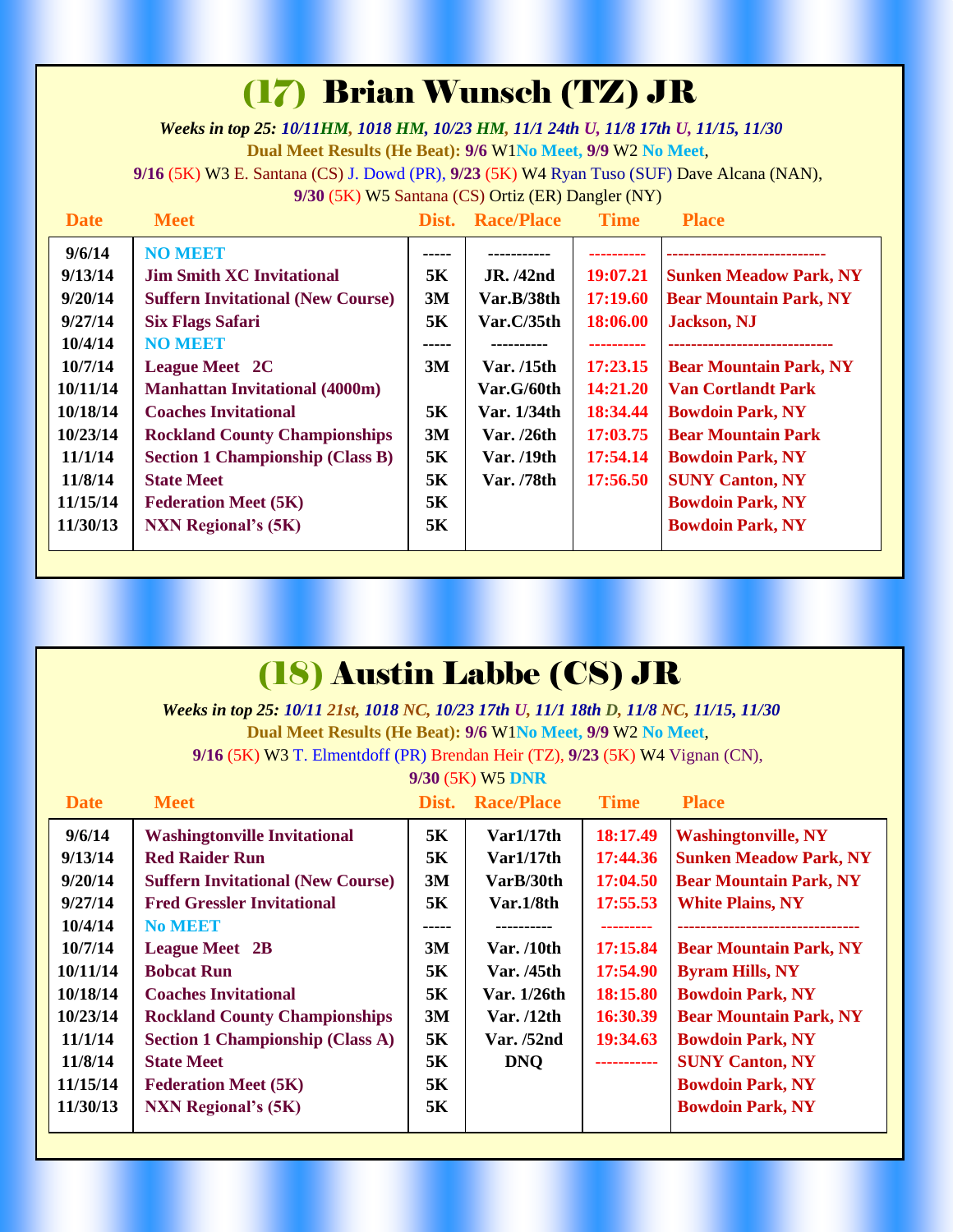#### (19) Jacob Kotch (TZ) JR

*Weeks in top 25: 10/11 HM, 1018 HM, 10/23 HM, 11/1 HM, 11/8 19th U, 11/15, 11/30* **Dual Meet Results (He Beat): 9/6** W1**No Meet, 9/9** W2 **No Meet**,

**9/16** (5K) W3 C. Malagraph (CS) J. Dowd (PR), **9/23** (5K) W4 Ryan Tuso (SUF) Dave Alcana (NAN),

**9/30** (5K) W5 Santana (CS) Ortiz (ER) Dangler (NY)

|  | $\sim$ 5 Suntana (CS) State (ER) Bangler (F(T) |             |  |
|--|------------------------------------------------|-------------|--|
|  | Dist. Race/Place                               | <b>Time</b> |  |

| <b>Date</b> | <b>Meet</b>                              |       | Dist. Race/Place    | <b>Time</b>     | <b>Place</b>                  |
|-------------|------------------------------------------|-------|---------------------|-----------------|-------------------------------|
| 9/6/14      | <b>NO MEET</b>                           | ----- |                     |                 |                               |
| 9/13/14     | <b>Jim Smith XC Invitational</b>         | 5K    | <b>DNR</b>          | ----------      | <b>Sunken Meadow Park, NY</b> |
| 9/20/14     | <b>Suffern Invitational (New Course)</b> | 3M    | <b>DNR</b>          | ----------      | <b>Bear Mountain Park, NY</b> |
| 9/27/14     | <b>Six Flags Safari</b>                  | 5K    | JV B/7th            | <b>18:40.00</b> | <b>Jackson</b> , NJ           |
| 10/4/14     | <b>NO MEET</b>                           |       |                     |                 | ----------------------------- |
| 10/7/14     | <b>League Meet 2C</b>                    | 3M    | Var. / 17th         | 17:33.75        | <b>Bear Mountain Park, NY</b> |
| 10/11/14    | <b>Manhattan Invitational (4000m)</b>    |       | Var. G/57th         | 14:19.60        | <b>Van Cortlandt Park</b>     |
| 10/18/14    | <b>Coaches Invitational</b>              | 5K    | Var. 1/46th         | 19:00.65        | <b>Bowdoin Park, NY</b>       |
| 10/23/14    | <b>Rockland County Championships</b>     | 3M    | JV/1st              | 17:12.23        | <b>Bear Mountain Park</b>     |
| 11/1/14     | <b>Section 1 Championship (Class B)</b>  | 5K    | Var. /34th          | 18:12.52        | <b>Bowdoin Park, NY</b>       |
| 11/8/14     | <b>State Meet</b>                        | 5K    | <b>Var. B/101st</b> | 18:21.60        | <b>SUNY Canton, NY</b>        |
| 11/15/14    | <b>Federation Meet (5K)</b>              | 5K    |                     |                 | <b>Bowdoin Park, NY</b>       |
| 11/30/13    | <b>NXN Regional's (5K)</b>               | 5K    |                     |                 | <b>Bowdoin Park, NY</b>       |
|             |                                          |       |                     |                 |                               |

#### (20) Joshua Kansky (CN) JR

 *Weeks in top 25: 10/11 17th, <sup>1018</sup> NC, 10/23 19th D, 11/1 NC, 11/8 20th D, 11/15, 11/30* **Dual Meet Results (He Beat): 9/6** W1**No Meet, 9/9** (5K) W2 CN, **9/16** (5K) W3, **9/23** (5K) W4 Labbe (CS),

**9/30** W5 **No Results**

| <b>Date</b> | <b>Meet</b>                             | Dist. | <b>Race/Place</b>         | <b>Time</b> | <b>Place</b>                  |
|-------------|-----------------------------------------|-------|---------------------------|-------------|-------------------------------|
| 9/6/14      | <b>Bear Mountain Invitational</b>       | 3M    | Var. /18th                | 17:53.20    | <b>Bear Mountain Park, NY</b> |
| 9/13/14     | <b>Red Raider Run</b>                   | 5K    | $\text{Var}2/18\text{th}$ | 17:41.67    | <b>Anthony Wayne Park, NY</b> |
| 9/20/14     | <b>Suffern Invitational</b>             | 3M    | VarA/26th                 | 17:17:55    | <b>Bear Mountain Park, NY</b> |
| 9/27/14     | <b>Fred Gressler Invitational</b>       | 5K    | Var 1/8th                 | 17:55.53    | <b>White Plains, NY</b>       |
| 10/4/14     | <b>NO MEET</b>                          | ----- |                           | ---------   |                               |
| 10/7/14     | <b>League Meet</b> 2B                   | 3M    | Var. /9th                 | 17:08.78    | <b>Bear Mountain Park, NY</b> |
| 10/11/14    | <b>Bobcat Run</b>                       | 5K    | Var. /27th                | 17:24.50    | <b>Byram Hills, NY</b>        |
| 10/18/14    | <b>Coaches Invitational</b>             | 5K    | Var. 1/25th               | 18:15.55    | <b>Bowdoin Park, NY</b>       |
| 10/23/14    | <b>Rockland County Championships</b>    | 3M    | Var. /23rd                | 16:57.32    | <b>Bear Mountain Park, NY</b> |
| 11/1/14     | <b>Section 1 Championship (Class A)</b> | 5K    | Var. $/30th$              | 17:53.32    | <b>Bowdoin Park, NY</b>       |
| 11/8/14     | <b>State Meet</b>                       | 5K    | <b>DNO</b>                | ----------- | <b>SUNY Canton, NY</b>        |
| 11/15/14    | <b>Federation Meet (5K)</b>             | 5K    |                           |             | <b>Bowdoin Park, NY</b>       |
| 11/30/13    | <b>NXN Regional's (5K)</b>              | 5K    |                           |             | <b>Bowdoin Park, NY</b>       |
|             |                                         |       |                           |             |                               |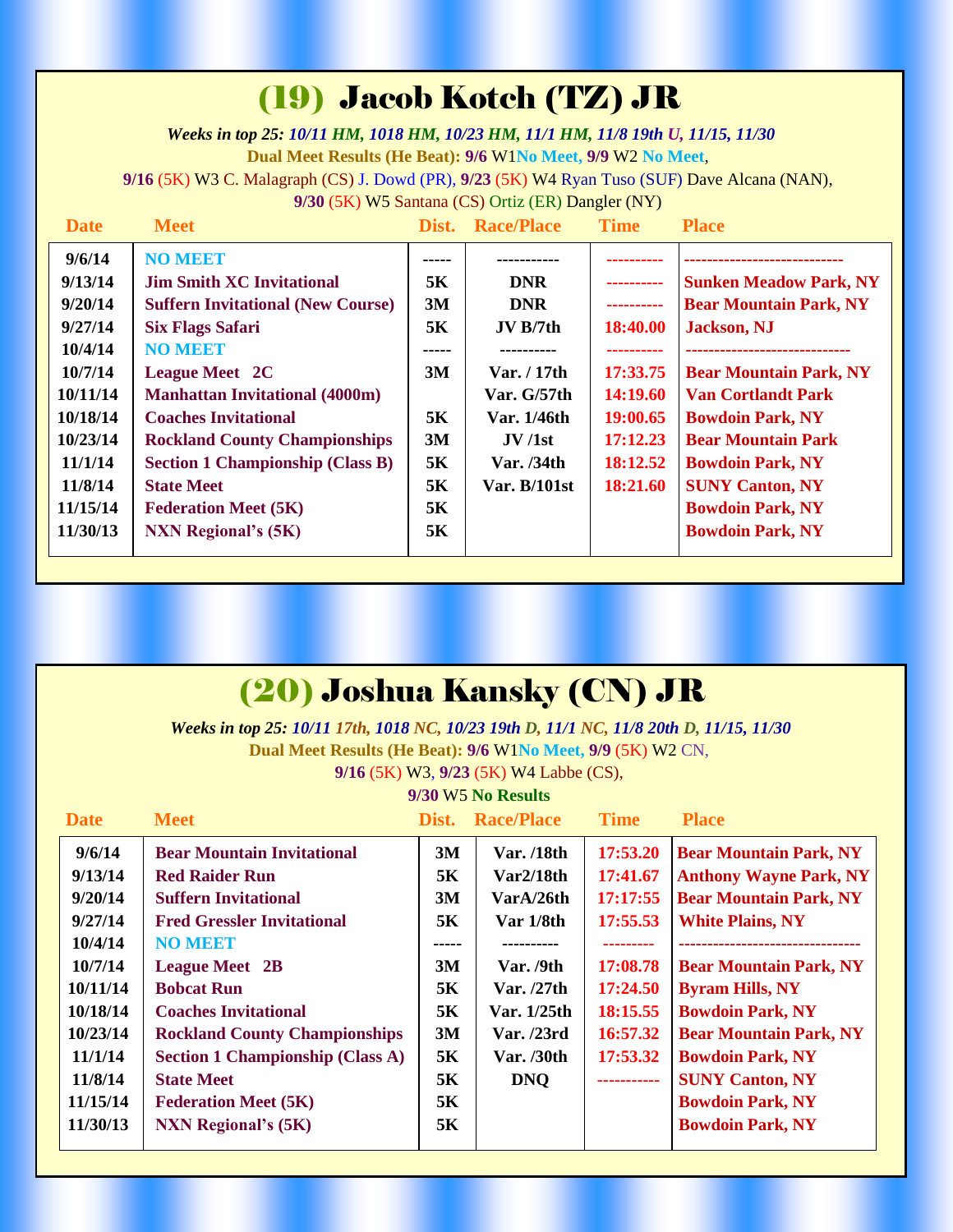#### (21) Diego Santory (Suffern) SR

 *Weeks in top 25: 10/11 25th, <sup>1018</sup> NC, 10/23 20th U, 11/1 NC, 11/8 21st D, 11/15, 11/30* **Dual Meet Results (He Beat): 9/6** W1**No Meet, 9/9** W2 **No Meet**, **9/16** (5K) W3 James Feeney (NR), **9/23** (5K) W4 Ellis Guzewich (TZ) Dave Alcana (NAN),

#### **9/30** W5 **No Results**

| <b>Date</b> | <b>Meet</b>                              | Dist. | <b>Race/Place</b> | <b>Time</b> | <b>Place</b>                  |
|-------------|------------------------------------------|-------|-------------------|-------------|-------------------------------|
| 9/6/14      | <b>Bear Mountain Invitational</b>        | 3M    | Var. /19th        | 17:53.61    | <b>Bear Mountain Park, NY</b> |
| 9/13/14     | <b>NO MEET</b>                           | ----- | ----------        |             | ----------------------        |
| 9/20/14     | <b>Suffern Invitational (New Course)</b> | 3M    | Var A/18th        | 16:53.60    | <b>Bear Mountain Park, NY</b> |
| 9/27/14     | <b>Ocean State XC Invitational</b>       | 5K    | Var.2/63rd        | 18:26.49    | <b>Warwick, RI</b>            |
| 10/4/14     | <b>NO MEET</b>                           | ----  |                   | ---------   | ----------------------------- |
| 10/7/14     | <b>League Meet</b> 2B                    | 3M    | Var. / 13th       | 17:22.39    | <b>Bear Mountain Park, NY</b> |
| 10/11/14    | <b>Manhattan Invitational (4000m)</b>    |       | Var. A/45th       | 13:58.60    | <b>Van Cortlandt Park, NY</b> |
| 10/18/14    | <b>Coaches Invitational</b>              | 5K    | Var. 2/34th       | 18:02.41    | <b>Bowdoin Park, NY</b>       |
| 10/23/14    | <b>Rockland County Championships</b>     | 3M    | Var. /25th        | 17:00.57    | <b>Bear Mountain Park, NY</b> |
| 11/1/14     | <b>Section 1 Championship (Class A)</b>  | 5K    | Var. /36th        | 18:01.85    | <b>Bowdoin Park, NY</b>       |
| 11/8/14     | <b>State Meet</b>                        | 5K    | <b>DNO</b>        | ----------  | <b>SUNY Canton, NY</b>        |
| 11/15/14    | <b>Federation Meet (5K)</b>              | 5K    |                   |             | <b>Bowdoin Park, NY</b>       |
| 11/30/13    | <b>NXN Regional's (5K)</b>               | 5K    |                   |             | <b>Bowdoin Park, NY</b>       |
|             |                                          |       |                   |             |                               |

|  | (22) Patrick Tuohy (NR) Frosh |  |  |
|--|-------------------------------|--|--|
|--|-------------------------------|--|--|

*Weeks in top 25: 10/11 23rd, 1018 NC, 10/23 22nd U, 11/1 21st U, 11/8 22nd D, 11/15, 11/30* **Dual Meet Results (He Beat): 9/6** W1**No Meet, 9/9** (5K) W2 CN, **9/16** (5K) W3 Diego Santory (SUF), **9/23** (5K) W4 **DNR,**

| <b>Date</b> | <b>Meet</b>                             | Dist. | <b>Race/Place</b> | <b>Time</b> | <b>Place</b>                     |
|-------------|-----------------------------------------|-------|-------------------|-------------|----------------------------------|
| 9/6/14      | <b>Bear Mountain Invitational</b>       | 3M    | Var. /16th        | 17:50.90    | <b>Bear Mountain Park, NY</b>    |
| 9/13/14     | <b>Red Raider Run</b>                   | 5K    | Var. 1/12th       | 17:34.50    | <b>Anthony Wayne Park, NY</b>    |
| 9/20/14     | <b>Section 10 XC Invitational</b>       | 5K    | Var.1/42nd        | 17:52.80    | <b>Canton,, NY</b>               |
| 9/27/14     | <b>NO MEET</b>                          | ----  | ---------         | ---------   | -------------------------------- |
| 10/4/14     | <b>Great American XC Festival</b>       | 5K    | Var. /70th        | 17:17.80    | <b>Cary, North Carolina</b>      |
| 10/7/14     | <b>League Meet</b> 2B                   | 3M    | Var. /11th        | 17:17.98    | <b>Bear Mountain Park, NY</b>    |
| 10/11/14    | <b>NO MEET</b>                          | ----  |                   |             | ----------------------           |
| 10/18/14    | <b>Coaches Invitational</b>             | 5K    | Var. 3/47th       | 18:19.96    | <b>Bowdoin Park, NY</b>          |
| 10/23/14    | <b>Rockland County Championships</b>    | 3M    | Var. /27th        | 17:10.94    | <b>Bear Mountain Park, NY</b>    |
| 11/1/14     | <b>Section 1 Championship (Class A)</b> | 5K    | Var. /44th        | 18:23.86    | <b>Bowdoin Park, NY</b>          |
| 11/8/14     | <b>State Meet</b>                       | 5K    | <b>DNO</b>        |             | <b>SUNY Canton, NY</b>           |
| 11/15/14    | <b>Federation Meet (5K)</b>             | 5K    |                   |             | <b>Bowdoin Park, NY</b>          |
| 11/30/13    | <b>NXN Regional's (5K)</b>              | 5K    |                   |             | <b>Bowdoin Park, NY</b>          |
|             |                                         |       |                   |             |                                  |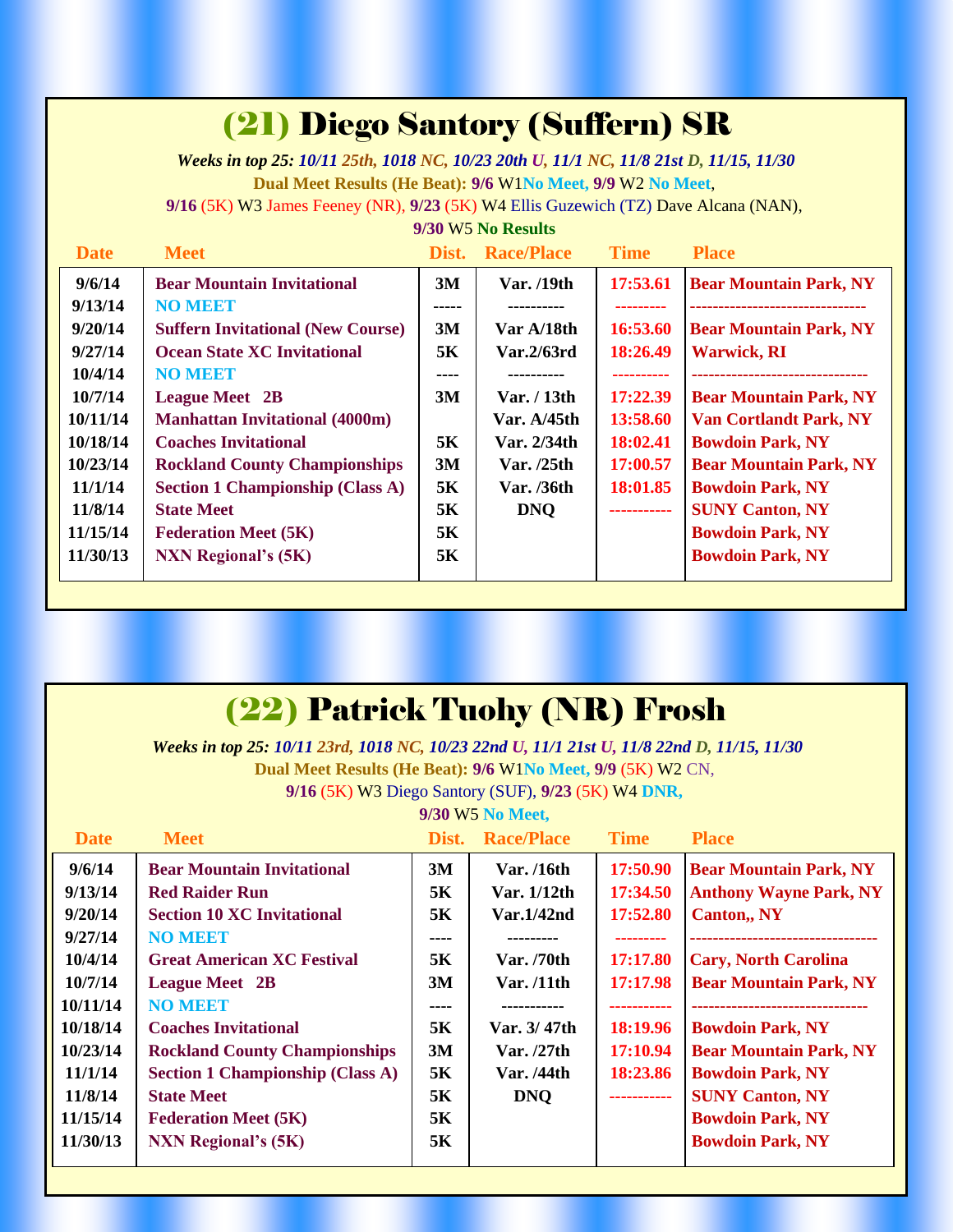# (23) Mike Shine (PR) JR

 *Weeks in top 25: 10/11 24th, <sup>1018</sup> NC, 10/23 23rd NC, 11/1 HM, 11/8 23rd U, 11/15, 11/30* **Dual Meet Results (He Beat): 9/6** W1**No Meet, 9/9** W2 Anas Amhed (NY), **9/16** (5K) W3 Peter LeWarn (TZ) J. Chin (CS), **9/23** W4 **No Meet**,

**9/30** (5K) W5 **DNR**

| <b>Date</b> | <b>Meet</b>                              | Dist. | <b>Race/Place</b> | <b>Time</b> | <b>Place</b>                    |
|-------------|------------------------------------------|-------|-------------------|-------------|---------------------------------|
| 9/6/14      | <b>NO MEET</b>                           |       |                   |             |                                 |
| 9/13/14     | <b>Somers Invitational</b>               | 5K    | Var. 2/18th       | 18:00.81    | <b>Somers HS, NY</b>            |
| 9/20/14     | <b>Suffern Invitational (New Course)</b> | 3M    | Var.A/27th        | 17:10.40    | <b>Bear Mountain Park, NY</b>   |
| 9/27/14     | <b>Crusader Classic</b>                  | 5K    | Var. / 6th        | 18:11.99    | <b>Monroe Woodbury, NY</b>      |
| 10/4/14     | <b>NO MEET</b>                           | ----- | -----------       |             | ------------------------------- |
| 10/7/14     | <b>League Meet 2C</b>                    | 3M    | Var. $/14$ th     | 17:20.58    | <b>Bear Mountain Park, NY</b>   |
| 10/11/14    | <b>Bobcat Run</b>                        | 5K    | Var. / 32nd       | 17:34.80    | <b>Byram Hills, NY</b>          |
| 10/18/14    | <b>Coaches Invitational</b>              | 5K    | Var. 3/52nd       | 18:28.22    | <b>Bowdoin Park, NY</b>         |
| 10/23/14    | <b>Rockland County Championships</b>     | 3M    | Var. /28th        | 17:12.15    | <b>Bear Mountain Park, NY</b>   |
| 11/1/14     | <b>Section 1 Championship (Class B)</b>  | 5K    | JV/14th           | 18:40.07    | <b>Bowdoin Park, NY</b>         |
| 11/8/14     | <b>State Meet</b>                        | 5K    | <b>DNO</b>        | ----------- | <b>SUNY Canton, NY</b>          |
| 11/15/14    | <b>Federation Meet (5K)</b>              | 5K    |                   |             | <b>Bowdoin Park, NY</b>         |
| 11/30/13    | <b>NXN Regional's (5K)</b>               | 5K    |                   |             | <b>Bowdoin Park, NY</b>         |
|             |                                          |       |                   |             |                                 |

| (24) Tim Boyko (PR) JR |                                                                                       |       |                                    |             |                               |  |
|------------------------|---------------------------------------------------------------------------------------|-------|------------------------------------|-------------|-------------------------------|--|
|                        | Weeks in top 25: 10/11 HM, 10/18 HM, 10/23 23rd U, 11/1 NC, 11/8 24th D, 11/15, 11/30 |       |                                    |             |                               |  |
|                        | Dual Meet Results (He Beat): 9/6 W1No Meet, 9/9 W2 Anas Amhed (NY),                   |       | 9/16 (5K) W3 DNR, 9/23 W4 No Meet, |             |                               |  |
|                        |                                                                                       |       | 9/30 (5K) W5 DNR                   |             |                               |  |
| <b>Date</b>            | <b>Meet</b>                                                                           | Dist. | <b>Race/Place</b>                  | <b>Time</b> | <b>Place</b>                  |  |
| 9/6/14                 | <b>NO MEET</b>                                                                        | 3M    |                                    |             |                               |  |
| 9/13/14                | <b>Somers Invitational</b>                                                            | 5K    | Var. 2/8th                         | 17:24.74    | <b>Somers HS, NY</b>          |  |
| 9/20/14                | <b>Suffern Invitational (New Course)</b>                                              | 3M    | <b>DNR</b>                         | ---------   | <b>Bear Mountain Park, NY</b> |  |
| 9/27/14                | <b>Crusader Classic</b>                                                               | 5K    | <b>DNR</b>                         | ---------   | <b>Monroe Woodbury, NY</b>    |  |
| 10/4/14                | <b>NO MEET</b>                                                                        |       | ------------                       | ----------  |                               |  |
| 10/7/14                | <b>League Meet 2C</b>                                                                 | 3M    | Var. /20th                         | 17:55.04    | <b>Bear Mountain Park, NY</b> |  |
| 10/11/14               | <b>Bobcat Run</b>                                                                     |       | <b>Var.</b> /31st                  | 17:33.80    | <b>Byram Hills, NY</b>        |  |
| 10/18/14               | <b>Coaches Invitational</b>                                                           | 5K    | Var. 3/51st                        | 18:24.77    | <b>Bowdoin Park, NY</b>       |  |
| 10/23/14               | <b>Rockland County Championships</b>                                                  | 3M    | Var. $/22nd$                       | 16:56.88    | <b>Bear Mountain Park, NY</b> |  |
| 11/1/14                | <b>Section 1 Championship (Class B)</b>                                               | 5K    | Var. /21st                         | 17:56.09    | <b>Bowdoin Park, NY</b>       |  |
| 11/8/14                | <b>State Meet</b>                                                                     | 5K    | <b>DNQ</b>                         | ----------  | <b>SUNY Canton, NY</b>        |  |
| 11/15/14               | <b>Federation Meet (5K)</b>                                                           | 5K    |                                    |             | <b>Bowdoin Park, NY</b>       |  |
| 11/30/13               | <b>NXN Regional's (5K)</b>                                                            | 5K    |                                    |             | <b>Bowdoin Park, NY</b>       |  |
|                        |                                                                                       |       |                                    |             |                               |  |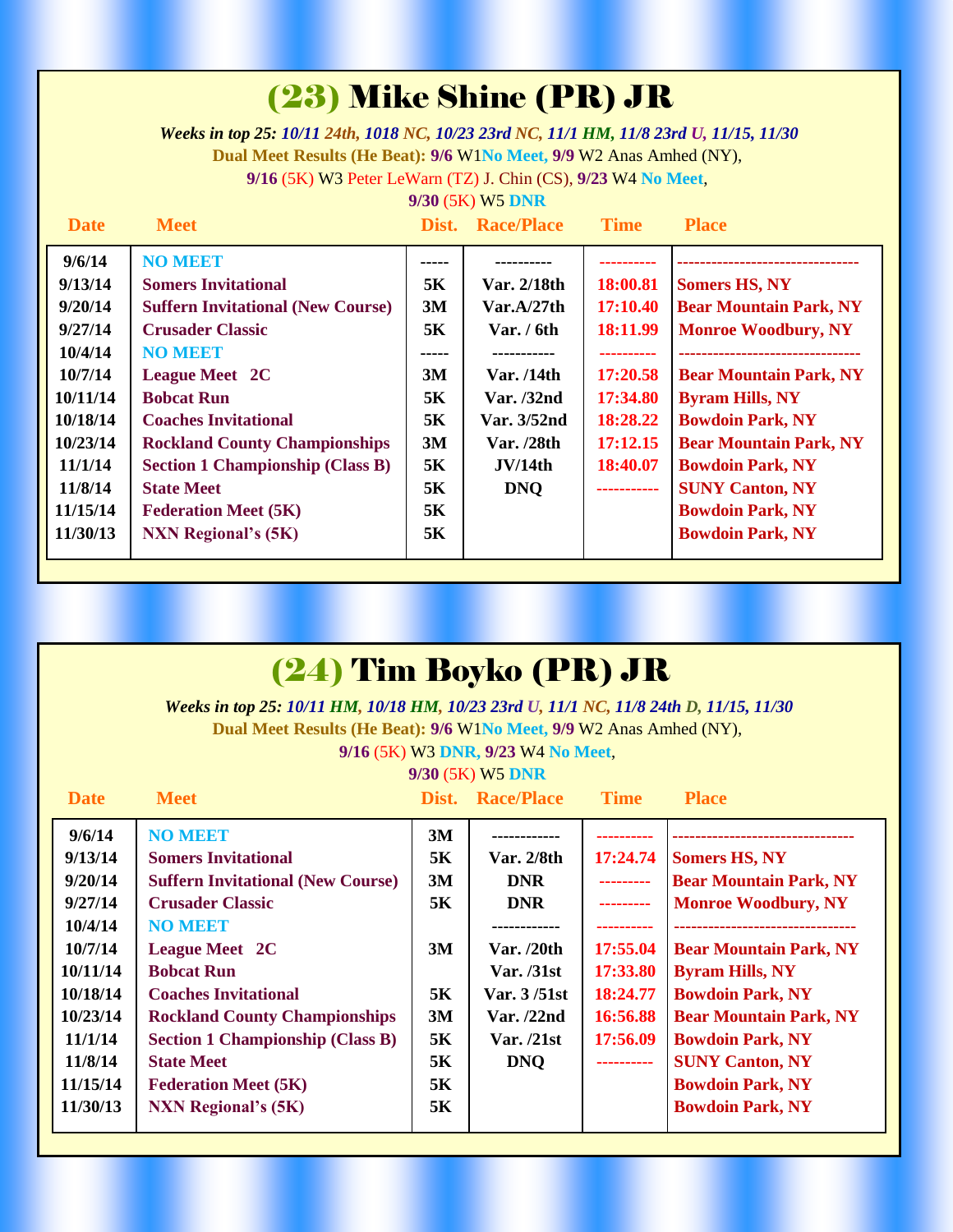# (25) Brian Camillieri (NAN) SOPH

*Weeks in top 25: 10/11 HM, 1018 HM, 10/23 25th U, 11/1 NC, 11/8 NC, 11/15, 11/30* **Dual Meet Results (He Beat): 9/6** W1**No Meet, 9/9** W2 **No Meet**,

**9/16** (5K) W3 Anas Ahmed (NY), **9/23** (5K) W4 Diego Santory (SUF) Brian Wunsch (TZ) Ellis Guzewich (TZ),

**9/30** (5K) W5 Sean Mahoney (PR)

| <b>Date</b> | <b>Meet</b>                              | Dist. | <b>Race/Place</b> | <b>Time</b> | <b>Place</b>                  |
|-------------|------------------------------------------|-------|-------------------|-------------|-------------------------------|
| 9/6/14      | <b>NO MEET</b>                           |       |                   |             |                               |
| 9/13/14     | <b>Somers Invitational</b>               | 5K    | Var2/9th          | 17:42.48    | <b>Somers HS, NY</b>          |
| 9/20/14     | <b>Suffern Invitational (New Course)</b> | 3M    | Soph /1st         | 17:01.00    | <b>Bear Mountain Park, NY</b> |
| 9/27/14     | <b>Fred Gressler Invitational</b>        | 5K    | Var. 2/10th       | 18:05.17    | <b>White Plains, NY</b>       |
| 10/4/14     | <b>NO MEET</b>                           | ----  | ------------      |             |                               |
| 10/7/14     | <b>League Meet 2C</b>                    | 3M    | Var. /16th        | 17:28.13    | <b>Bear Mountain Park, NY</b> |
| 10/11/14    | <b>Manhattan Invitational (4000m)</b>    |       | Var. B /51st      | 14:11.30    | <b>Van Cortlandt Park, NY</b> |
| 10/18/14    | <b>Coaches Invitational</b>              | 5K    | Var. 3/42nd       | 18:14.00    | <b>Bowdoin Park, NY</b>       |
| 10/23/14    | <b>Rockland County Championships</b>     | 3M    | Var. /29th        | 17:14.74    | <b>Bear Mountain Park, NY</b> |
| 11/1/14     | <b>Section 1 Championships</b>           | 5K    | Var. /36th        | 18:16.41    | <b>Bowdoin Park, NY</b>       |
| 11/8/14     | <b>State Meet</b>                        | 5K    | <b>DNO</b>        | ----------  | <b>SUNY Canton, NY</b>        |
| 11/15/14    | <b>Federation Meet (5K)</b>              | 5K    |                   |             | <b>Bowdoin Park, NY</b>       |
| 11/30/13    | <b>NXN Regional's (5K)</b>               | 5K    |                   |             | <b>Bowdoin Park, NY</b>       |
|             |                                          |       |                   |             |                               |



#### (22) Ellis Guzewich (TZ) JR

*Weeks in top 25: 10/11 19th, 1018 NC, 10/23 21st D, 11/1 22nd D, 11/8, 11/15, 11/30* **Dual Meet Results (He Beat): 9/6** W1**No Meet, 9/9** W2 **No Meet**,

**9/16** (5K) W3 Austin Lobbe (CS) T. Elmentdoff (PR) Mike Shine (PR),

**9/23** (5K) W4 Ryan Tuso (SUF) Dave Alcana (NAN), **9/30** (5K) W5 Santana (CS) Ortiz (ER) Dangler (NY)

**Date Meet Dist. Race/Place Time Place**

| Dale     | <b>IVICCL</b>                            | LASL. | <b>INACE/LIACE</b>               | пше       | т тасе                        |
|----------|------------------------------------------|-------|----------------------------------|-----------|-------------------------------|
| 9/6/14   | <b>NO MEET</b>                           | ----- |                                  |           |                               |
| 9/13/14  | <b>Jim Smith XC Invitational</b>         | 5K    | J <sub>R</sub> /15 <sub>th</sub> | 18:06.64  | <b>Sunken Meadow Park</b>     |
| 9/20/14  | <b>Suffern Invitational (New Course)</b> | 3M    | Var. $/21th$                     | 16:47.30  | <b>Bear Mountain Park, NY</b> |
| 9/27/14  | <b>Six Flags Safari</b>                  | 5K    | Var. C/16th                      | 17:30.00  | <b>Jackson</b> , NJ           |
| 10/4/14  | <b>NO MEET</b>                           | ----- |                                  |           | ----------------------------- |
| 10/7/14  | <b>League Meet 2C</b>                    | 3M    | Var. $/12$ th                    | 17:13.74  | <b>Bear Mountain Park, NY</b> |
| 10/11/14 | <b>Manhattan Invitational (4000m)</b>    |       | Var. G/33rd                      | 14:01.80  | <b>Van Cortlandt Park</b>     |
| 10/18/14 | <b>Coaches Invitational</b>              | 5K    | <b>DNR</b>                       | --------- | <b>Bowdoin Park, NY</b>       |
| 10/23/14 | <b>Rockland County Championships</b>     | 3M    | Var. /30th                       | 17:21.45  | <b>Bear Mountain Park</b>     |
| 11/1/14  | <b>Section 1 Championship (Class B)</b>  | 5K    | <b>DNR</b>                       | --------- | <b>Bowdoin Park, NY</b>       |
| 11/8/14  | <b>State Meet</b>                        | 5K    | <b>DNO</b>                       | --------- | <b>SUNY Canton, NY</b>        |
| 11/15/14 | <b>Federation Meet (5K)</b>              | 5K    |                                  |           | <b>Bowdoin Park, NY</b>       |
| 11/30/13 | <b>NXN Regional's (5K)</b>               | 5K    |                                  |           | <b>Bowdoin Park, NY</b>       |
|          |                                          |       |                                  |           |                               |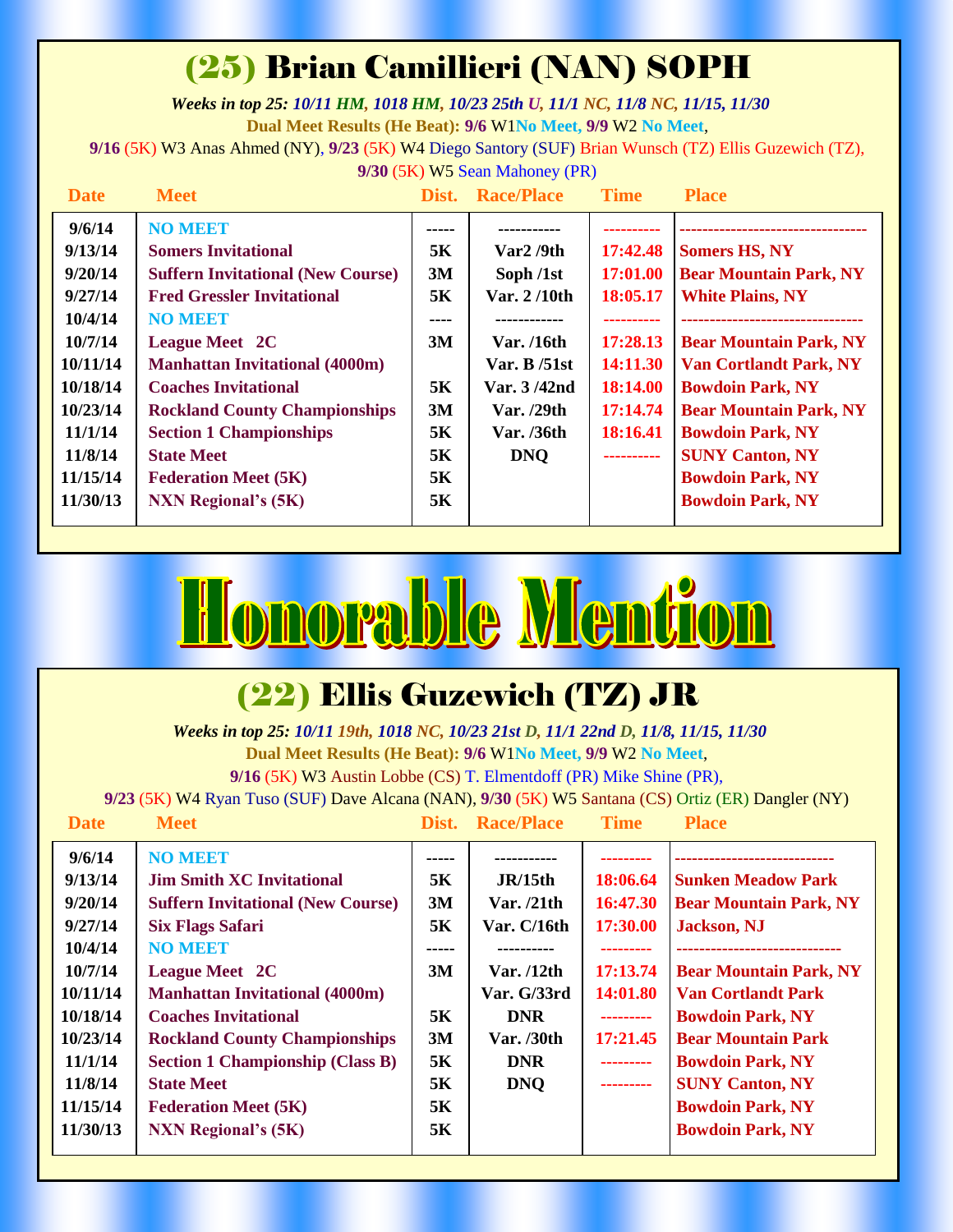# () James Dowd (PR) SR

 *Weeks in top 25: 10/11 22nd, <sup>1018</sup> NC, 10/23, 11/1, 11/8, 11/15, 11/30* **Dual Meet Results (He Beat): 9/6** W1**No Meet, 9/9** W2 **DNR, 9/16** (5K) W3 A. Kennedy (TZ) Bryns (CS), **9/23** W4 **No Meet**, **9/30** (5K) W5 **DNR**

| <b>Date</b> | <b>Meet</b>                              | Dist. | <b>Race/Place</b> | <b>Time</b> | <b>Place</b>                  |
|-------------|------------------------------------------|-------|-------------------|-------------|-------------------------------|
| 9/6/14      | <b>NO MEET</b>                           | ----- |                   |             |                               |
| 9/13/14     | <b>Somers Invitational</b>               | 5K    | Var. 2/24th       | 18:34.95    | <b>Somers HS, NY</b>          |
| 9/20/14     | <b>Suffern Invitational (New Course)</b> | 3M    | JV/17th           | 17:53.10    | <b>Bear Mountain Park, NY</b> |
| 9/27/14     | <b>Crusader Classic</b>                  | 5K    | JV/2nd            | 18:49.00    | <b>Monroe Woodbury, NY</b>    |
| 10/4/14     | <b>NO MEET</b>                           | ----- |                   |             | --------------------------    |
| 10/7/14     | <b>League Meet 2C</b>                    | 3M    | Var. / 13th       | 17:15.17    | <b>Bear Mountain Park, NY</b> |
| 10/11/14    | <b>Bobcat Run</b>                        | 5K    | Var. 30th         | 17:31.70    | <b>Byram Hills, NY</b>        |
| 10/18/14    | <b>Coaches Invitational</b>              | 5K    | <b>DNR</b>        | ----------  | <b>Bowdoin Park, NY</b>       |
| 10/23/14    | <b>Rockland County Championships</b>     | 3M    | JV/6th            | 17:35.76    | <b>Bear Mountain Park, NY</b> |
| 11/1/14     | <b>Section 1 Championship (Class B)</b>  | 5K    | JV 1/4th          | 18:13.27    | <b>Bowdoin Park, NY</b>       |
| 11/8/14     | <b>State Meet</b>                        | 5K    | <b>DNO</b>        | ----------  | <b>SUNY Canton, NY</b>        |
| 11/15/14    | <b>Federation Meet (5K)</b>              | 5K    |                   |             | <b>Bowdoin Park, NY</b>       |
| 11/30/13    | <b>NXN Regional's (5K)</b>               | 5K    |                   |             | <b>Bowdoin Park, NY</b>       |
|             |                                          |       |                   |             |                               |

| () Travis Elemendorf (PR) JR |                                                                       |       |                   |             |                                |  |
|------------------------------|-----------------------------------------------------------------------|-------|-------------------|-------------|--------------------------------|--|
|                              | Weeks in top 25: 10/11 20th, 1018 NC, 10/23, 11/1, 11/8, 11/15, 11/30 |       |                   |             |                                |  |
|                              | Dual Meet Results (He Beat): 9/6 W1No Meet, 9/9 W2 Anas Amhed (NY),   |       |                   |             |                                |  |
|                              | 9/16 (5K) W3 Brendan Heir (TZ) C. Burrilll (CS), 9/23 W4 No Meet,     |       |                   |             |                                |  |
|                              |                                                                       |       | 9/30 (5K) W5 DNR  |             |                                |  |
| <b>Date</b>                  | <b>Meet</b>                                                           | Dist. | <b>Race/Place</b> | <b>Time</b> | <b>Place</b>                   |  |
| 9/6/14                       | <b>NO MEET</b>                                                        | ----- |                   |             |                                |  |
| 9/13/14                      | <b>Somers Invitational</b>                                            | 5K    | Var.2/13th        | 17:49.41    | <b>Somers HS, NY</b>           |  |
| 9/20/14                      | <b>Suffern Invitational (New Course)</b>                              | 3M    | Var.A/25th        | 17:02.10    | <b>Bear Mountain Park, NY</b>  |  |
| 9/27/14                      | <b>Crusader Classic</b>                                               | 5K    | Var. /9th         | 18:43.80    | <b>Monroe Woodbury, NY</b>     |  |
| 10/4/14                      | <b>NO MEET</b>                                                        | ----- | -----------       | ----------  | ------------------------------ |  |
| 10/7/14                      | <b>League Meet 2C</b>                                                 | 3M    | Var. /11th        | 17:13.24    | <b>Bear Mountain Park, NY</b>  |  |
| 10/11/14                     | <b>Bobcat Run</b>                                                     | 5K    | Var. / 39th       | 17:44.80    | <b>Byram Hills, NY</b>         |  |
| 10/18/14                     | <b>Coaches Invitational</b>                                           | 5K    | <b>DNR</b>        | ----------  | <b>Bowdoin Park, NY</b>        |  |
| 10/23/14                     | <b>Rockland County Championships</b>                                  | 3M    | <b>DNR</b>        | ----------  | <b>Bear Mountain Park, NY</b>  |  |
| 11/1/14                      | <b>Section 1 Championship (Class B)</b>                               | 5K    | Var. $/24th$      | 17:59.12    | <b>Bowdoin Park, NY</b>        |  |
| 11/8/14                      | <b>State Meet</b>                                                     | 5K    | <b>DNQ</b>        | ----------- | <b>SUNY Canton, NY</b>         |  |
| 11/15/14                     | <b>Federation Meet (5K)</b>                                           | 5K    |                   |             | <b>Bowdoin Park, NY</b>        |  |
| 11/30/13                     | <b>NXN Regional's (5K)</b>                                            | 5K    |                   |             | <b>Bowdoin Park, NY</b>        |  |
|                              |                                                                       |       |                   |             |                                |  |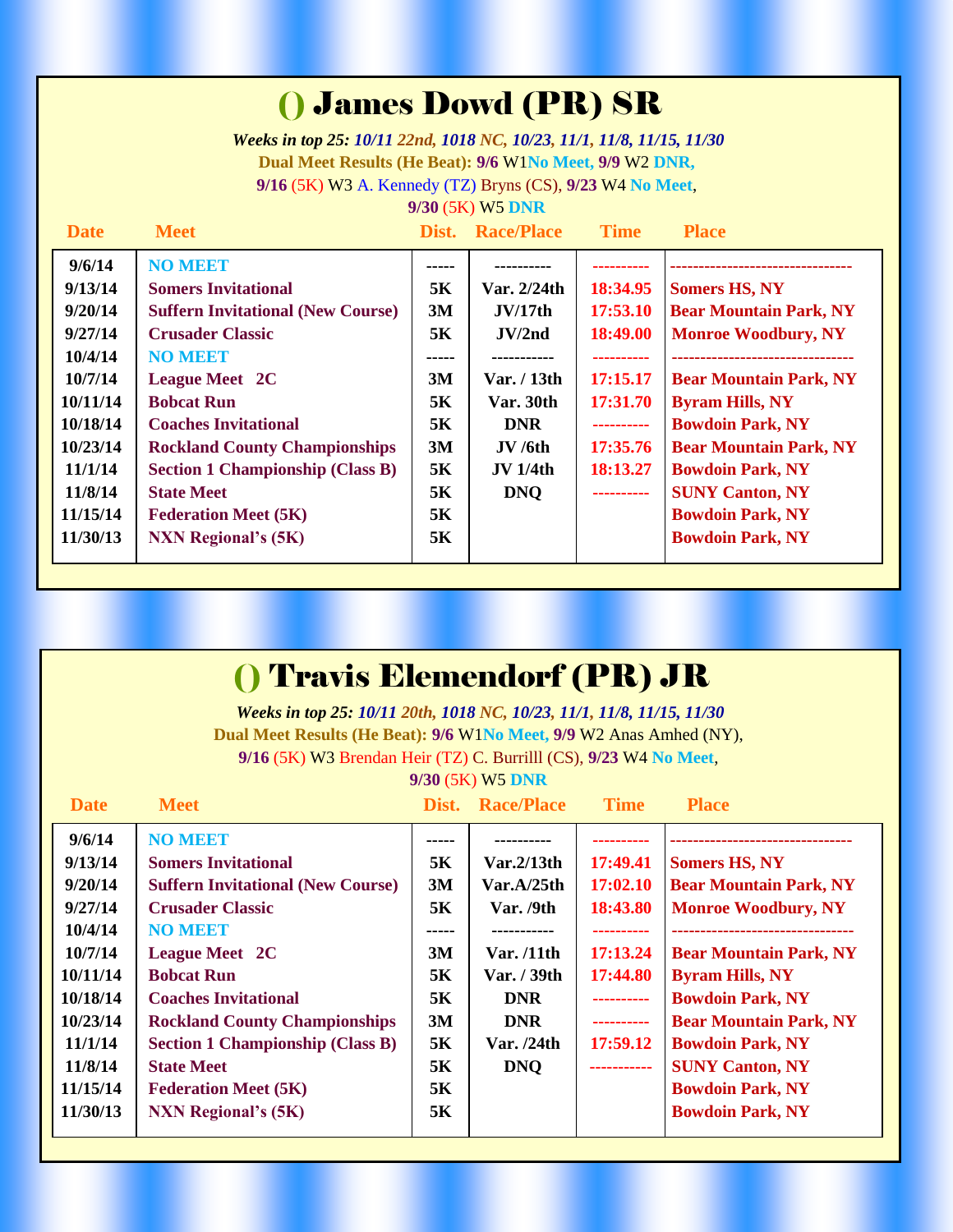# (17) Jared Chin (CS) JR

 *Weeks in top 25: 10/11 16th, <sup>1018</sup> NC, 10/23 18th D, 11/1 17th U, 11/8, 11/15, 11/30* **Dual Meet Results (He Beat): 9/6** W1**No Meet, 9/9** W2 **No Meet**, **9/16** (5K) W3 C. Cartensen (PR) B. Wunsch (TZ), **9/23** (5K) W4 Vignan (CN),

**9/30** (5K) W5 Santana (CS) Ortiz (ER) Dangler (NAN)

| <b>Date</b> | <b>Meet</b>                             | Dist. | <b>Race/Place</b>         | <b>Time</b> | <b>Place</b>                  |
|-------------|-----------------------------------------|-------|---------------------------|-------------|-------------------------------|
| 9/6/14      | <b>Bear Mountain Invitational</b>       | 3M    | Var. $/13th$              | 17:47.75    | <b>Bear Mountain Park, NY</b> |
| 9/13/14     | <b>Red Raider Run</b>                   | 5К    | $\text{Var}2/16\text{th}$ | 17:39.89    | <b>Anthony Wayne Park, NY</b> |
| 9/20/14     | <b>Suffern Invitational</b>             | 3M    | Var A/19th                | 16:54.10    | <b>Bear Mountain Park, NY</b> |
| 9/27/14     | <b>Fred Gressler Invitational</b>       | 5K    | <b>DNR</b>                | ----------  | <b>White Plains, NY</b>       |
| 10/4/14     | <b>NO MEET</b>                          | ----  |                           |             |                               |
| 10/7/14     | <b>League Meet</b> 2B                   | 3M    | Var. /8th                 | 17:06.42    | <b>Bear Mountain Park, NY</b> |
| 10/11/14    | <b>Bobcat Run</b>                       | 5K    | <b>DNR</b>                | ----------  | <b>Byram Hills, NY</b>        |
| 10/18/14    | <b>Coaches Invitational</b>             | 5K    | <b>DNR</b>                | ----------  | <b>Bowdoin Park, NY</b>       |
| 10/23/14    | <b>Rockland County Championships</b>    | 3M    | <b>Var.</b> /18th         | 16:49.90    | <b>Bear Mountain Park, NY</b> |
| 11/1/14     | <b>Section 1 Championship (Class A)</b> | 5K    | Var. /21st                | 17:41.32    | <b>Bowdoin Park, NY</b>       |
| 11/8/14     | <b>State Meet</b>                       | 5K    | <b>DNQ</b>                | ----------- | <b>SUNY Canton, NY</b>        |
| 11/15/14    | <b>Federation Meet (5K)</b>             | 5K    |                           |             | <b>Bowdoin Park, NY</b>       |
| 11/30/13    | <b>NXN Regional's (5K)</b>              | 5K    |                           |             | <b>Bowdoin Park, NY</b>       |
|             |                                         |       |                           |             |                               |

|  |  | <b>() Peter LeWarn (TZ) SR</b> |  |  |
|--|--|--------------------------------|--|--|
|--|--|--------------------------------|--|--|

*Weeks in top 25: 10/11, 1018, 10/23, 11/1, 11/8, 11/15, 11/30* **Dual Meet Results (He Beat): 9/6** W1**No Meet, 9/9** W2 **No Meet**, **9/16** (5K) W3 **9/23** (5K) W4

**9/30** (5K) W5

| Niet Doco/Plac |  |  |
|----------------|--|--|

|  | 'lac |
|--|------|
|  |      |

| <b>Date</b> | <b>Meet</b>                              | Dist. | <b>Race/Place</b> | <b>Time</b> | <b>Place</b>                  |
|-------------|------------------------------------------|-------|-------------------|-------------|-------------------------------|
| 9/6/14      | <b>NO MEET</b>                           |       |                   |             |                               |
| 9/13/14     | <b>Jim Smith XC Invitational</b>         | 5K    | Var. /53rd        | 19:25.31    | <b>Sunken Meadow Park, NY</b> |
| 9/20/14     | <b>Suffern Invitational (New Course)</b> | 3M    | Var. $B/46th$     | 17:30.40    | <b>Bear Mountain Park, NY</b> |
| 9/27/14     | <b>Six Flags Safari</b>                  | 5K    | Var. C/43rd       | 18:16.00    | <b>Jackson</b> , NJ           |
| 10/4/14     | <b>NO MEET</b>                           |       |                   |             | ----------------------------  |
| 10/7/14     | <b>League Meet 2C</b>                    | 3M    | Var. /19th        | 17:45.11    | <b>Bear Mountain Park, NY</b> |
| 10/11/14    | <b>Manhattan Invitational (4000m)</b>    |       | <b>DNR</b>        | ----------  | <b>Van Cortlandt Park</b>     |
| 10/18/14    | <b>Coaches Invitational</b>              | 5K    | Var. 1/38th       | 18:44.61    | <b>Bowdoin Park, NY</b>       |
| 10/23/14    | <b>Rockland County Championships</b>     | 3M    | Var. / 33rd       | 17:35.90    | <b>Bear Mountain Park</b>     |
| 11/1/14     | <b>Section 1 Championship (Class B)</b>  | 5K    | Var. $B/37th$     | 18:18.69    | <b>Bowdoin Park, NY</b>       |
| 11/8/14     | <b>State Meet</b>                        | 5K    | Var. $B/91st$     | 18:08.50    | <b>SUNY Canton, NY</b>        |
| 11/15/14    | <b>Federation Meet (5K)</b>              | 5K    |                   |             | <b>Bowdoin Park, NY</b>       |
| 11/30/13    | <b>NXN Regional's (5K)</b>               | 5K    |                   |             | <b>Bowdoin Park, NY</b>       |
|             |                                          |       |                   |             |                               |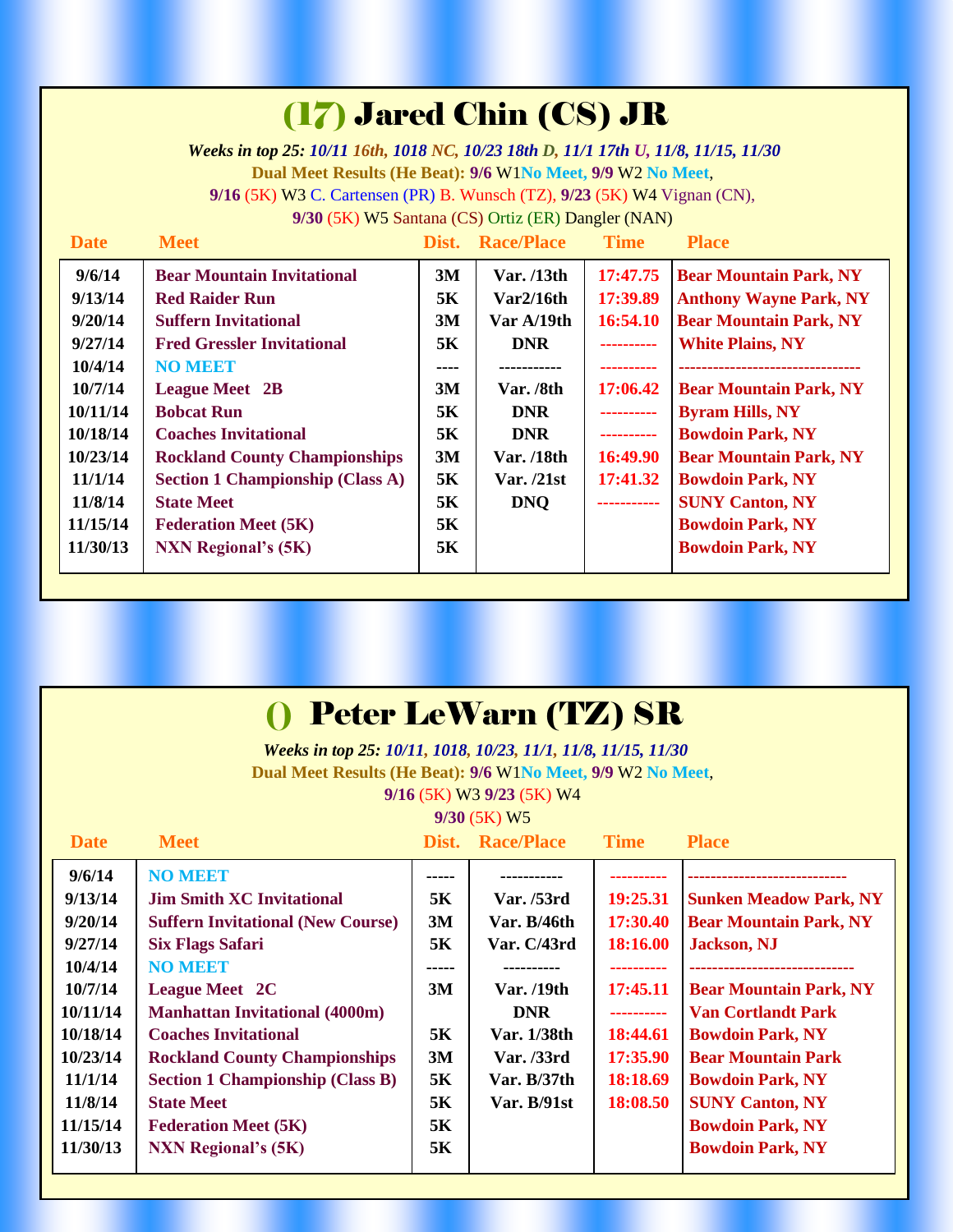#### () Conor Malagraph (CS) JR

*Weeks in top 25: 10/11, 1018, 10/23, 11/1, 11/8, 11/15, 11/30* **Dual Meet Results (He Beat): 9/6** W1**No Meet, 9/9** W2 **No Meet**, **9/16** (5K) W3 J. Dowd (PR) A. Kenndy (TZ), **9/23** (5K) W4 Vignan (CN),

**9/30** W5 **DNR**

| <b>Date</b> | <b>Meet</b>                              | Dist. | <b>Race/Place</b> | <b>Time</b> | <b>Place</b>                     |
|-------------|------------------------------------------|-------|-------------------|-------------|----------------------------------|
| 9/6/14      | <b>Bear Mountain Invitational</b>        | 3M    | Var. / 30th       | 18:50.22    | <b>Bear Mountain Park, NY</b>    |
| 9/13/14     | <b>Red Raider Run</b>                    | 5K    | Var.2/27th        | 18:18.88    | <b>Sunken Meadow Park</b>        |
| 9/20/14     | <b>Suffern Invitational (New Course)</b> | 3M    | Var.2/44th        | 17:38.20    | <b>Bear Mountain Park</b>        |
| 9/27/14     | <b>Fred Gressler Invitational</b>        | 5K    | Var.1/15th        | 18:42.74    | <b>White Plains, NY</b>          |
| 10/4/14     | <b>NO MEET</b>                           | ----- | ----------        |             | -------------------------------- |
| 10/7/14     | <b>League Meet</b> 2B                    | 3M    | Var. $/14$ th     | 17:35.50    | <b>Bear Mountain Park</b>        |
| 10/11/14    | <b>Bobcat Run</b>                        | 5K    | Var. / 64th       | 18:33.10    | <b>Byram Hills, NY</b>           |
| 10/18/14    | <b>Coaches Invitational</b>              | 5K    | Var. 1/36th       | 18:36.65    | <b>Bowdoin Park, NY</b>          |
| 10/23/14    | <b>Rockland County Championships</b>     | 3M    | Var. /31st        | 17:25.92    | <b>Bear Mountain Park</b>        |
| 11/1/14     | <b>Section 1 Championship (Class A)</b>  | 5K    | Var. /39th        | 18:16.68    | <b>Bowdoin Park, NY</b>          |
| 11/8/14     | <b>State Meet</b>                        | 5K    | <b>DNO</b>        | ----------- | <b>SUNY Canton, NY</b>           |
| 11/15/14    | <b>Federation Meet (5K)</b>              | 5K    |                   |             | <b>Bowdoin Park, NY</b>          |
| 11/30/13    | <b>NXN Regional's (5K)</b>               | 5K    |                   |             | <b>Bowdoin Park, NY</b>          |
|             |                                          |       |                   |             |                                  |

| <b>() Christian Carstensen (PR) JR</b> |                                                                        |       |                                |             |                               |  |  |  |
|----------------------------------------|------------------------------------------------------------------------|-------|--------------------------------|-------------|-------------------------------|--|--|--|
|                                        | Weeks in top 25: 10/11, 1018, 10/23, 11/1, 11/8, 11/15, 11/30          |       |                                |             |                               |  |  |  |
|                                        | Dual Meet Results (He Beat): 9/6 W1No Meet, 9/9 W2 Jerry Danguer (NY), |       |                                |             |                               |  |  |  |
|                                        | 9/16 (5K) W3 B. Wunsch (TZ) E. Santana (CS), 9/23 W4 No Meet,          |       |                                |             |                               |  |  |  |
|                                        |                                                                        |       | 9/30 (5K) W5 Dave Alcana (NAN) |             |                               |  |  |  |
| <b>Date</b>                            | <b>Meet</b>                                                            | Dist. | <b>Race/Place</b>              | <b>Time</b> | <b>Place</b>                  |  |  |  |
| 9/6/14                                 | <b>NO MEET</b>                                                         |       |                                |             |                               |  |  |  |
| 9/13/14                                | <b>Somers Invitational</b>                                             | 5K    | Var. 2/20th                    | 18:14.49    | <b>Somers HS, NY</b>          |  |  |  |
| 9/20/14                                | <b>Suffern Invitational (New Course)</b>                               | 3M    | Var.A/41st                     | 17:30.40    | <b>Bear Mountain Park, NY</b> |  |  |  |
| 9/27/14                                | <b>Crusader Classic</b>                                                | 5K    | Var. / 12th                    | 18:53.55    | <b>Monroe Woodbury, NY</b>    |  |  |  |
| 10/4/14                                | <b>NO MEET</b>                                                         |       |                                |             |                               |  |  |  |
| 10/7/14                                | <b>League Meet 2C</b>                                                  | 3M    | Var. /18th                     | 17:37.33    | <b>Bear Mountain Park, NY</b> |  |  |  |
| 10/11/14                               | <b>Bobcat Run</b>                                                      | 5K    | Var. /57th                     | 18:09.80    | <b>Byram Hills, NY</b>        |  |  |  |
| 10/18/14                               | <b>Coaches Invitational</b>                                            | 5K    | Var. 3/65th                    | 18:42.78    | <b>Bowdoin Park, NY</b>       |  |  |  |
| 10/23/14                               | <b>Rockland County Championships</b>                                   | 3M    | JV/4th                         | 17:31.73    | <b>Bear Mountain Park, NY</b> |  |  |  |
| 11/1/14                                | <b>Section 1 Championship (Class B)</b>                                | 5K    | <b>JV</b> 1/13th               | 18:37.73    | <b>Bowdoin Park, NY</b>       |  |  |  |
| 11/8/14                                | <b>State Meet</b>                                                      | 5K    | <b>DNQ</b>                     | ----------- | <b>SUNY Canton, NY</b>        |  |  |  |
| 11/15/14                               | <b>Federation Meet (5K)</b>                                            | 5K    |                                |             | <b>Bowdoin Park, NY</b>       |  |  |  |
| 11/30/13                               | <b>NXN Regional's (5K)</b>                                             | 5K    |                                |             | <b>Bowdoin Park, NY</b>       |  |  |  |
|                                        |                                                                        |       |                                |             |                               |  |  |  |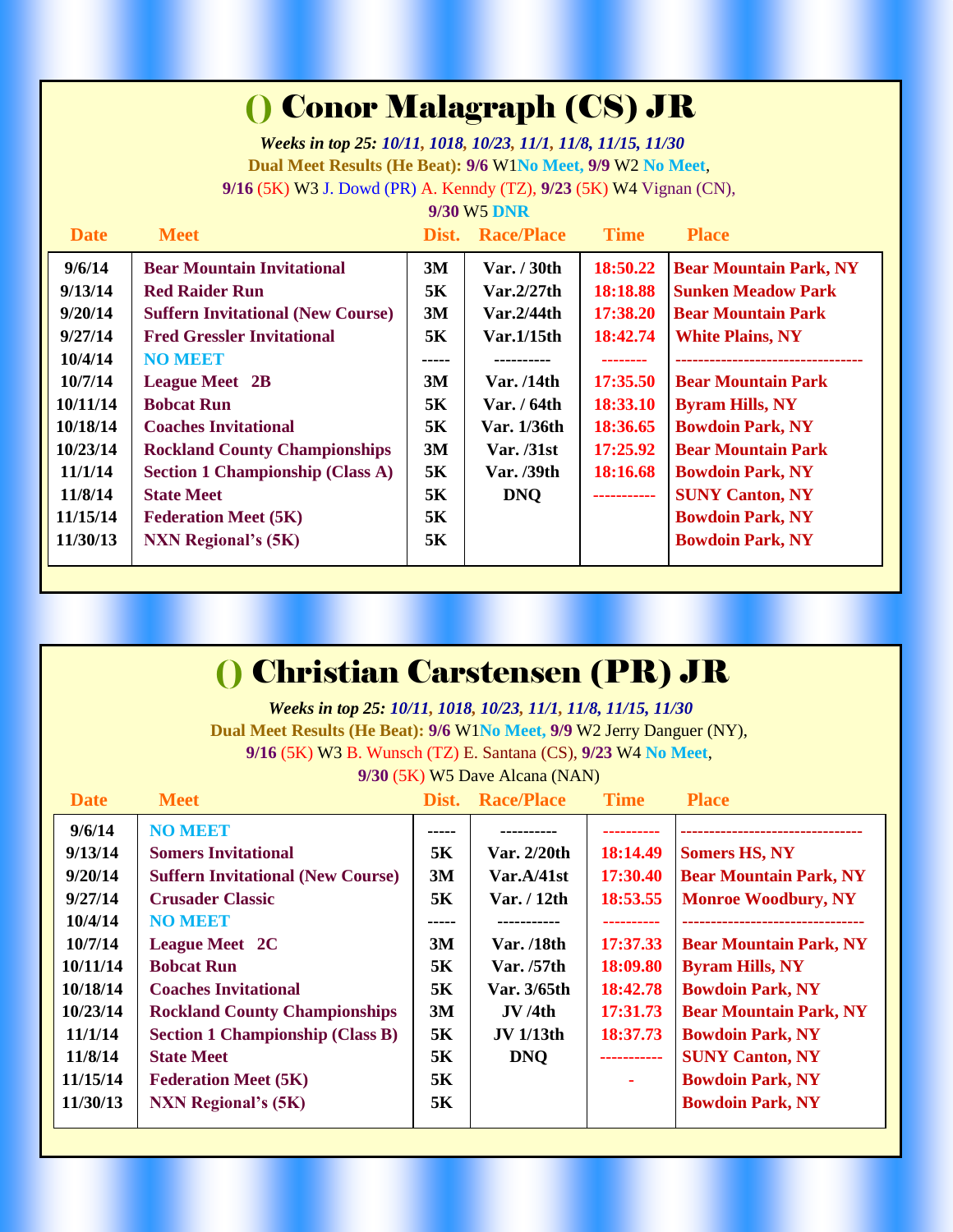# () Ryan Tuso (Suff) SOPH

 *Weeks in top 25: 10/11, 1018, 10/23, 11/1, 11/8, 11/15, 11/30* **Dual Meet Results (He Beat): 9/6** W1**No Meet, 9/9** W2 **No Meet**, **9/16** (5K) W3, **9/23** (5K) W4 Mike Kiely (TZ) Dave Alcana (NAN),

**9/30** W5 **No Meet,**

| <b>Date</b> | <b>Meet</b>                              |       | Dist. Race/Place | <b>Time</b> | <b>Place</b>                      |
|-------------|------------------------------------------|-------|------------------|-------------|-----------------------------------|
| 9/6/14      | <b>Bear Mountain Invitational</b>        | 3M    | Var. / 28th      | 18:33.80    | <b>Bear Mountain Park, NY</b>     |
| 9/13/14     | <b>NO MEET</b>                           | ----- |                  |             | --------------------------------- |
| 9/20/14     | <b>Suffern Invitational (New Course)</b> | 3M    | <b>DNR</b>       | ----------  | <b>Bear Mountain Park, NY</b>     |
| 9/27/14     | <b>Ocean State XC Invitational</b>       | 5K    | Var.2/66th       | 18:30.08    | <b>Warwick, RI</b>                |
| 10/4/14     | <b>NO MEET</b>                           | ----  | ----------       |             |                                   |
| 10/7/14     | <b>League Meet</b> 2B                    | 3M    | Var. / 15th      | 17:38.33    | <b>Bear Mountain Park, NY</b>     |
| 10/11/14    | <b>Manhattan Invitational (4000m)</b>    |       | Var.A/73rd       | 14:40.70    | <b>Van Cortlandt Park, NY</b>     |
| 10/18/14    | <b>Coaches Invitational</b>              | 5K    | <b>DNR</b>       | ----------  | <b>Bowdoin Park, NY</b>           |
| 10/23/14    | <b>Rockland County Championships</b>     | 3M    | <b>DNR</b>       | ----------  | <b>Bear Mountain Park, NY</b>     |
| 11/1/14     | <b>Section 1 Championship (Class A)</b>  | 5K    | <b>DNR</b>       | ----------  | <b>Bowdoin Park, NY</b>           |
| 11/8/14     | <b>State Meet</b>                        | 5K    | <b>DNO</b>       | ----------  | <b>SUNY Canton, NY</b>            |
| 11/15/14    | <b>Federation Meet (5K)</b>              | 5K    |                  |             | <b>Bowdoin Park, NY</b>           |
| 11/30/13    | <b>NXN Regional's (5K)</b>               | 5K    |                  |             | <b>Bowdoin Park, NY</b>           |
|             |                                          |       |                  |             |                                   |

#### () James Feeney (NR) SR

 *Weeks in top 25: 10/11, 1018, 10/23, 11/1, 11/8, 11/15, 11/30* **Dual Meet Results (He Beat): 9/6** W1**No Meet, 9/9** (5K) W2 CN, **9/16** (5K) W3 Kornblum (SUF), **9/23** (5K) W4 East Ramapo,

| <b>Date</b> | <b>Meet</b>                             |      | <b>Dist. Race/Place</b> | <b>Time</b> | <b>Place</b>                  |
|-------------|-----------------------------------------|------|-------------------------|-------------|-------------------------------|
| 9/6/14      | <b>Bear Mountain Invitational</b>       | 3M   | <b>DNR</b>              | --------    | <b>Bear Mountain Park, NY</b> |
| 9/13/14     | <b>Red Raider Run</b>                   | 5K   | JV/2nd                  | 17:36.23    | <b>Anthony Wayne Park, NY</b> |
| 9/20/14     | <b>Section 10 XC Invitational</b>       | 5K   | <b>DNR</b>              | --------    | <b>Canton, NY</b>             |
| 9/27/14     | <b>NO MEET</b>                          | ---- |                         |             |                               |
| 10/4/14     | <b>Great American XC Festival</b>       | 5K   | JV/76th                 | 18:21.10    | <b>Cary, North Carolina</b>   |
| 10/7/14     | <b>League Meet</b> 2B                   | 3M   | Var. / 16th             | 17:42.87    | <b>Bear Mountain Park, NY</b> |
| 10/11/14    | <b>NO MEET</b>                          | ---- |                         |             |                               |
| 10/18/14    | <b>Coaches Invitational</b>             | 5Κ   | JV/9th                  | 18:48.40    | <b>Bowdoin Park, NY</b>       |
| 10/23/14    | <b>Rockland County Championships</b>    | 3M   | JV/3rd                  | 17:27.56    | <b>Bear Mountain Park, NY</b> |
| 11/1/14     | <b>Section 1 Championship (Class A)</b> | 5К   | <b>JV 1/8th</b>         | 18:24.30    | <b>Bowdoin Park, NY</b>       |
| 11/8/14     | <b>State Meet</b>                       | 5K   | <b>DNQ</b>              | ----------  | <b>SUNY Canton, NY</b>        |
| 11/15/14    | <b>Federation Meet (5K)</b>             | 5K   |                         |             | <b>Bowdoin Park, NY</b>       |
| 11/30/13    | <b>NXN Regional's (5K)</b>              | 5K   |                         |             | <b>Bowdoin Park, NY</b>       |
|             |                                         |      |                         |             |                               |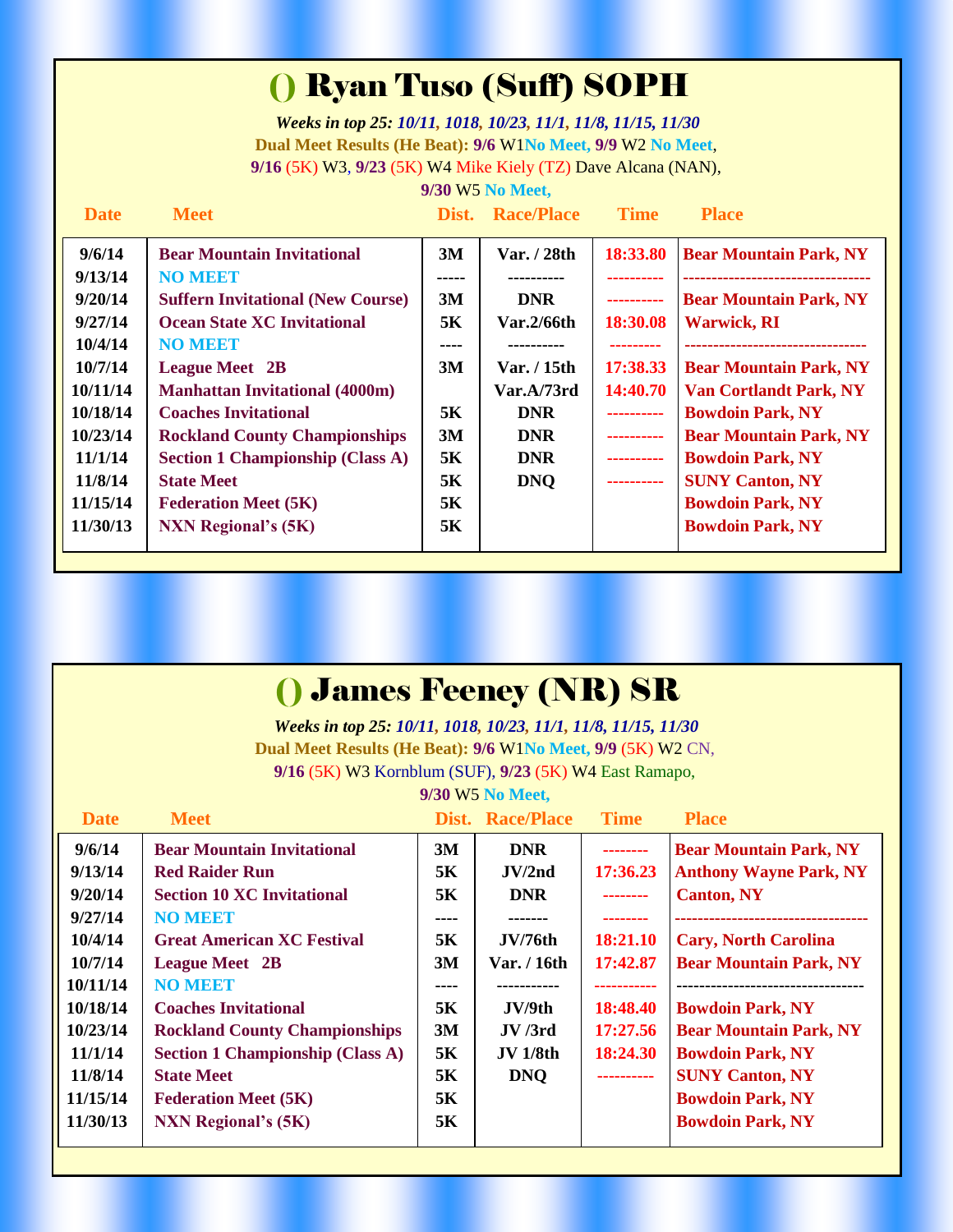#### () Jared Peters (NR) JR

 *Weeks in top 25: 10/11, 1018, 10/23, 11/1, 11/8, 11/15, 11/30* **Dual Meet Results (He Beat): 9/6** W1 **No Meet, 9/9** (5K) W2 CN, **9/16** (5K) W3 Kornblum (SUF), **9/23** (5K) W4 East Ramapo,

| <b>Date</b> | <b>Meet</b>                             |      | Dist. Race/Place | <b>Time</b>     | <b>Place</b>                  |
|-------------|-----------------------------------------|------|------------------|-----------------|-------------------------------|
| 9/6/14      | <b>Bear Mountain Invitational</b>       | 3M   | JV/5th           | 19:07.06        | <b>Bear Mountain Park, NY</b> |
| 9/13/14     | <b>Red Raider Run</b>                   | 5K   | JV/6th           | 18:06.01        | <b>Anthony Wayne Park, NY</b> |
| 9/20/14     | <b>Section 10 XC Invitational</b>       | 5K   | <b>DNR</b>       | --------        | <b>Canton, NY</b>             |
| 9/27/14     | <b>NO MEET</b>                          | ---- |                  |                 |                               |
| 10/4/14     | <b>Great American XC Festival</b>       | 5K   | Var. /93rd       | 17:57.60        | <b>Cary, North Carolina</b>   |
| 10/7/14     | <b>League Meet</b> 2B                   | 3M   | Var. / 17th      | 17:43.35        | <b>Bear Mountain Park, NY</b> |
| 10/11/14    | <b>NO MEET</b>                          | ---- |                  |                 |                               |
| 10/18/14    | <b>Coaches Invitational</b>             | 5K   | JV/11th          | <b>18:59.50</b> | <b>Bowdoin Park, NY</b>       |
| 10/23/14    | <b>Rockland County Championships</b>    | 3M   | JV/2nd           | 17:25.52        | <b>Bear Mountain Park, NY</b> |
| 11/1/14     | <b>Section 1 Championship (Class A)</b> | 5K   | <b>JV</b> 1/16th | 18:41.63        | <b>Bowdoin Park, NY</b>       |
| 11/8/14     | <b>State Meet</b>                       | 5K   | <b>DNO</b>       | ----------      | <b>SUNY Canton, NY</b>        |
| 11/15/14    | <b>Federation Meet (5K)</b>             | 5K   |                  |                 | <b>Bowdoin Park, NY</b>       |
| 11/30/13    | <b>NXN Regional's (5K)</b>              | 5K   |                  |                 | <b>Bowdoin Park, NY</b>       |
|             |                                         |      |                  |                 |                               |

| () Chris Burrill (CS) SR                                      |                                                                                       |       |                   |             |                               |  |  |  |
|---------------------------------------------------------------|---------------------------------------------------------------------------------------|-------|-------------------|-------------|-------------------------------|--|--|--|
| Weeks in top 25: 10/11, 1018, 10/23, 11/1, 11/8, 11/15, 11/30 |                                                                                       |       |                   |             |                               |  |  |  |
|                                                               | Dual Meet Results (He Beat): 9/6 W1No Meet, 9/9 W2 No Meet,                           |       |                   |             |                               |  |  |  |
|                                                               | 9/16 (5K) W3 Mike Shine (PR) Peter LeWarn (TZ), 9/23 (5K) W4 DNR,<br>9/30 (5K) W5 DNR |       |                   |             |                               |  |  |  |
| <b>Date</b>                                                   | <b>Meet</b>                                                                           | Dist. | <b>Race/Place</b> | <b>Time</b> | <b>Place</b>                  |  |  |  |
| 9/6/14                                                        | <b>Bear Mountain Invitational</b>                                                     | 3M    | Var. /11th        | 17:23.27    | <b>Bear Mountain Park, NY</b> |  |  |  |
| 9/13/14                                                       | <b>Red Raider Run</b>                                                                 | 5K    | Var2/14th         | 17:27.71    | <b>Sunken Meadow Park</b>     |  |  |  |
| 9/20/14                                                       | <b>Suffern Invitational (New Course)</b>                                              | 3M    | VarA /39th        | 17:26.00    | <b>Bear Mountain Park</b>     |  |  |  |
| 9/27/14                                                       | <b>Fred Gressler Invitational</b>                                                     | 5K    | <b>DNR</b>        | --------    | <b>White Plains, NY</b>       |  |  |  |
| 10/4/14                                                       |                                                                                       |       |                   |             |                               |  |  |  |
| 10/7/14                                                       | <b>League Meet 2B</b>                                                                 | 3M    | Var. /26th        | 18:33.32    | <b>Bear Mountain Park</b>     |  |  |  |
| 10/11/14                                                      | <b>Bobcat Run</b>                                                                     | 5K    | Var. /37th        | 17:42.40    | <b>Byram Hills, NY</b>        |  |  |  |
| 10/18/14                                                      | <b>Coaches Invitational</b>                                                           | 5K    | Var. 1/37th       | 18:37.32    | <b>Bowdoin Park, NY</b>       |  |  |  |
| 10/23/14                                                      | <b>Rockland County Championships</b>                                                  | 3M    | Var. /35th        | 17:43.45    | <b>Bear Mountain Park</b>     |  |  |  |
| 11/1/14                                                       | <b>Section 1 Championship (Class A)</b>                                               | 5K    | Var. /48th        | 18:27.59    | <b>Bowdoin Park, NY</b>       |  |  |  |
| 11/8/14                                                       | <b>State Meet</b>                                                                     | 5K    | <b>DNQ</b>        | ----------- | <b>SUNY Canton, NY</b>        |  |  |  |
| 11/15/14                                                      | <b>Federation Meet (5K)</b>                                                           | 5K    |                   |             | <b>Bowdoin Park, NY</b>       |  |  |  |
| 11/30/13                                                      | <b>NXN Regional's (5K)</b>                                                            | 5K    |                   |             | <b>Bowdoin Park, NY</b>       |  |  |  |